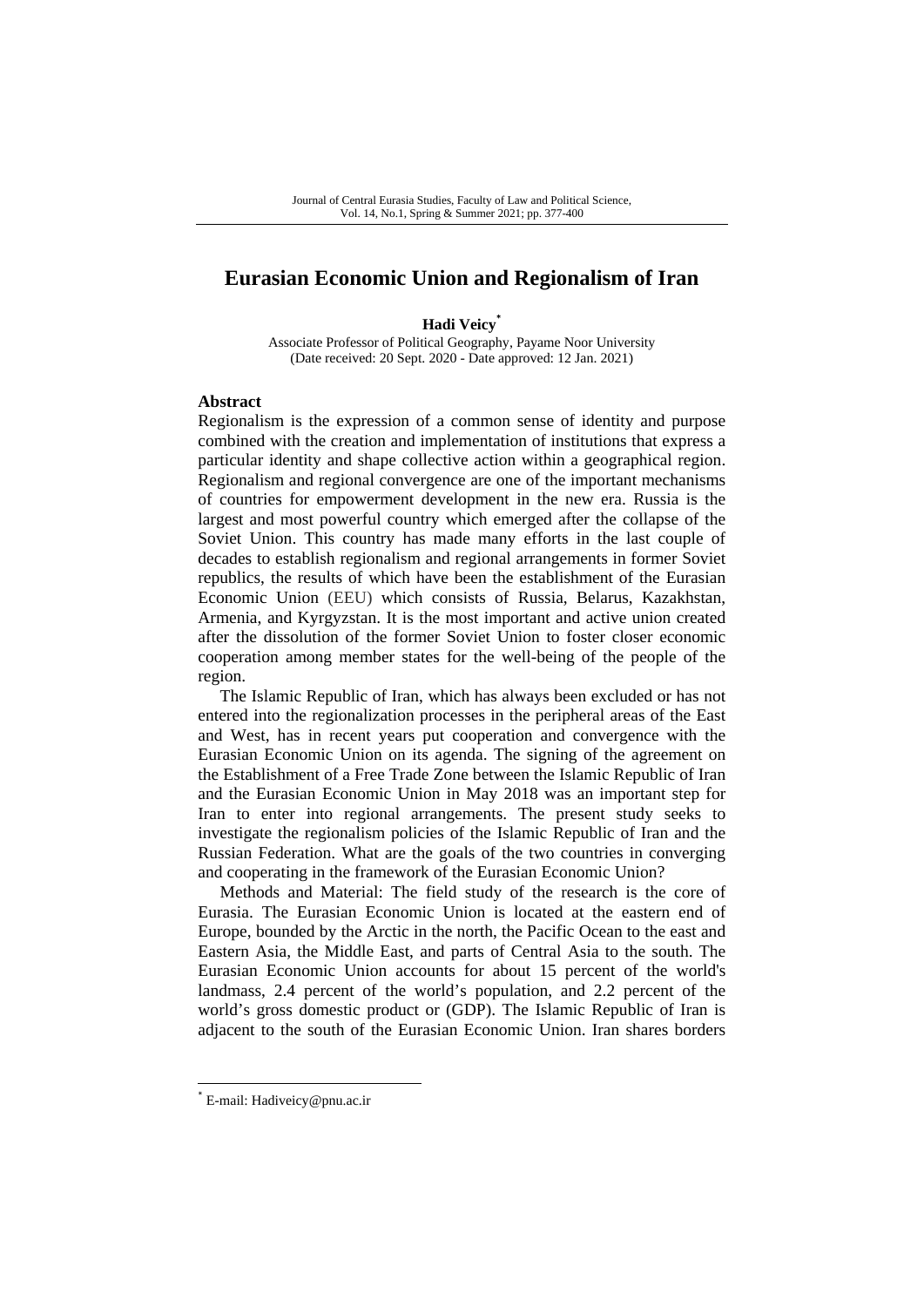with three of five countries of the Eurasian Economic Union. The research and data collection was done by descriptive and analytical methods.

Results and Discussion: The process of Eurasian integration began immediately after the break-up of the Soviet Union. When the USSR began to fell in 1991, the Commonwealth of Independent States (CIS) was created from the ruins of the former USSR. The idea of Eurasian regionalism dates back to 1994. In 1994, during a speech at Moscow State University, the first President of Kazakhstan, Nursultan Nazarbayev, suggested the idea of creating a "Eurasian Union". The idea was pursued by Russia and Kazakhstan. With the beginning of Vladimir Putin's era as a prime minister, Eurasianism politics and regionalism in Eurasia were followed by Kremlin. In 2000, five states of Belarus, Kazakhstan, Kyrgyzstan, Russia, and Tajikistan established the Eurasian Economic Community (EurAsEC). In October 2007, Russia, Belarus, and Kazakhstan signed an agreement to create a common customs territory and formed the Customs Union (CU). In December 2009, the leaders of the three countries in the city of Almaty signed the structure and framework of the Customs Union action plan for implementation from June 2010. The Treaty on the Eurasian Economic Union was signed on 29 May 2014 by the leaders of Belarus, Kazakhstan, and Russia, and came into force on January first, 2015. Finally, on January first, 2015, the Treaty on the Eurasian Economic Union took effect. The treaty codified and expanded all prior agreements regarding both the work of the Customs Union and the development of additional areas of integration. Armenia joined the integration union on January  $2^{nd}$ , 2015, and Kyrgyzstan joined on May 8<sup>th,</sup> 2015. The Member states established the EAEU based on a certain understanding of their long-term economic objectives. Establishing a single market for trading goods, services, capital deployment of labor forces among member states and has the specific and highly ambitious goals of creating a customs union.

The Interim Agreement enabling the formation of a free trade area between the Eurasian Economic Union (EAEU) and the Islamic Republic of Iran was signed in May 2018 within the framework of the Astana Economic Forum.

The objectives of the Agreement are to liberalize and facilitate the trade of goods between the parties through, inter alia, reduction or elimination of tariff and non-tariff barriers concerning the originating goods included in Annex 1 of the Agreement; to create a base for formation of a free trade area in which following international rules, standards and practices, duties and other restrictive regulations on commerce will be eliminated between the Parties and the necessary support for economic and trade cooperation between them will be provided.

From the date of the entry into force of this Agreement, the parties will reduce and/or eliminate customs duties on goods listed in Annex 1 of this Agreement. According to Annex 1, in the Agreement, the list of 502 goods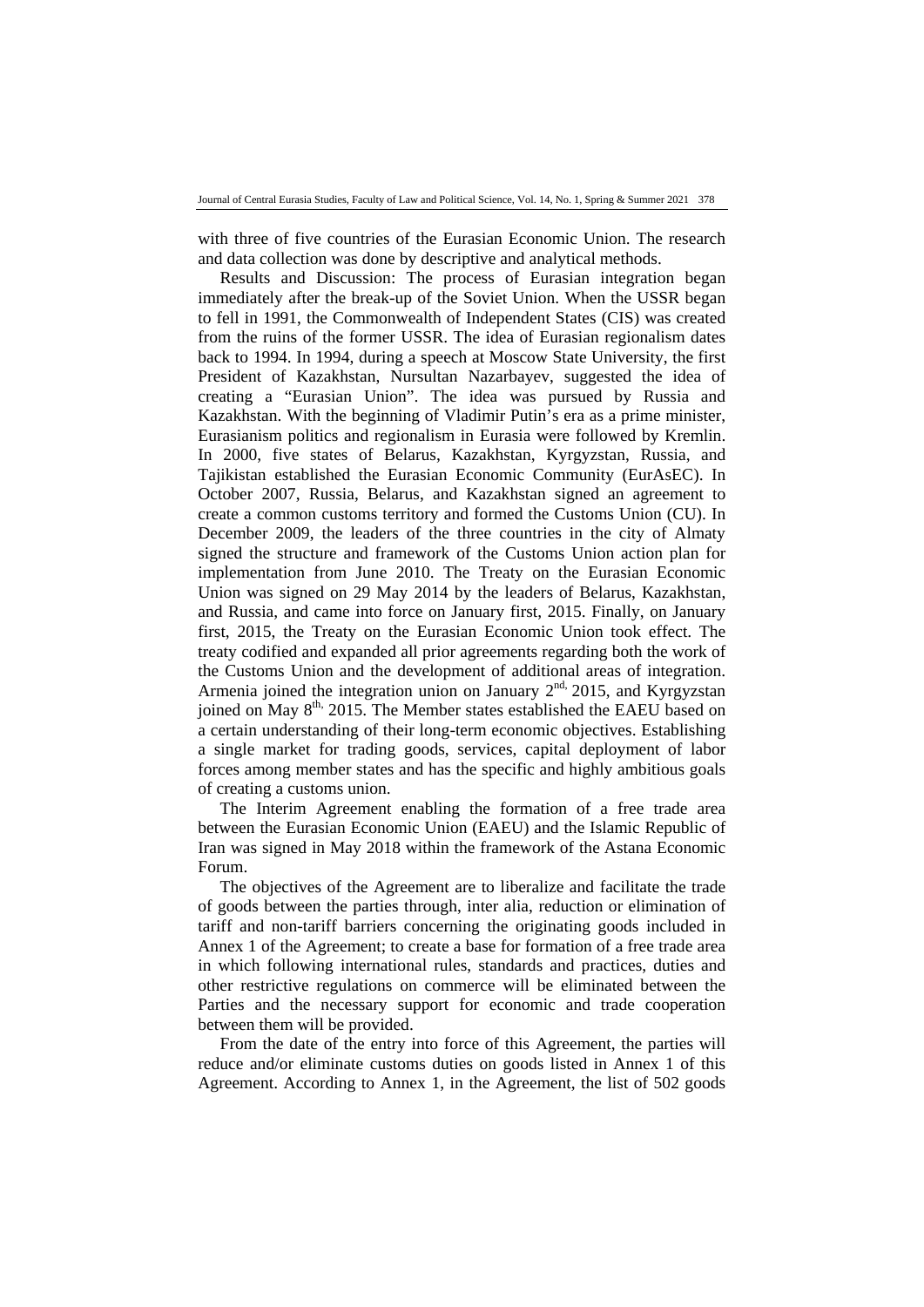and services by the Eurasian Economic Union and 360 items in similar cases by Iran are included. With the policy of Eurasianism, Russia seeks to expand its sphere of influence and rebuild its status as one of the world powers. The Islamic Republic of Iran has realized the importance of regionalism, but it has been left out or not included in almost all processes of regionalism in the East and the West. Iran sees the Eurasian Economic Union as an opportunity to expand its international relations and strengthen its economy during the sanctions period.

Conclusion: The US withdrawal from the Joint Comprehensive Plan of Action (JCPOA) and the extensive US sanctions against Iran and also Russia's geopolitical straits and the challenge to the West, have led Russia and Iran to cooperate within the framework of the Eurasian Economic Union. The results show that despite the economic nature of the agreement, its political and geopolitical goals are of high importance for both Russia and Iran.

**Keywords:** Convergence, Eurasia, Eurasian Economic Union, Geopolitics, Iran, Regionalism, Russia.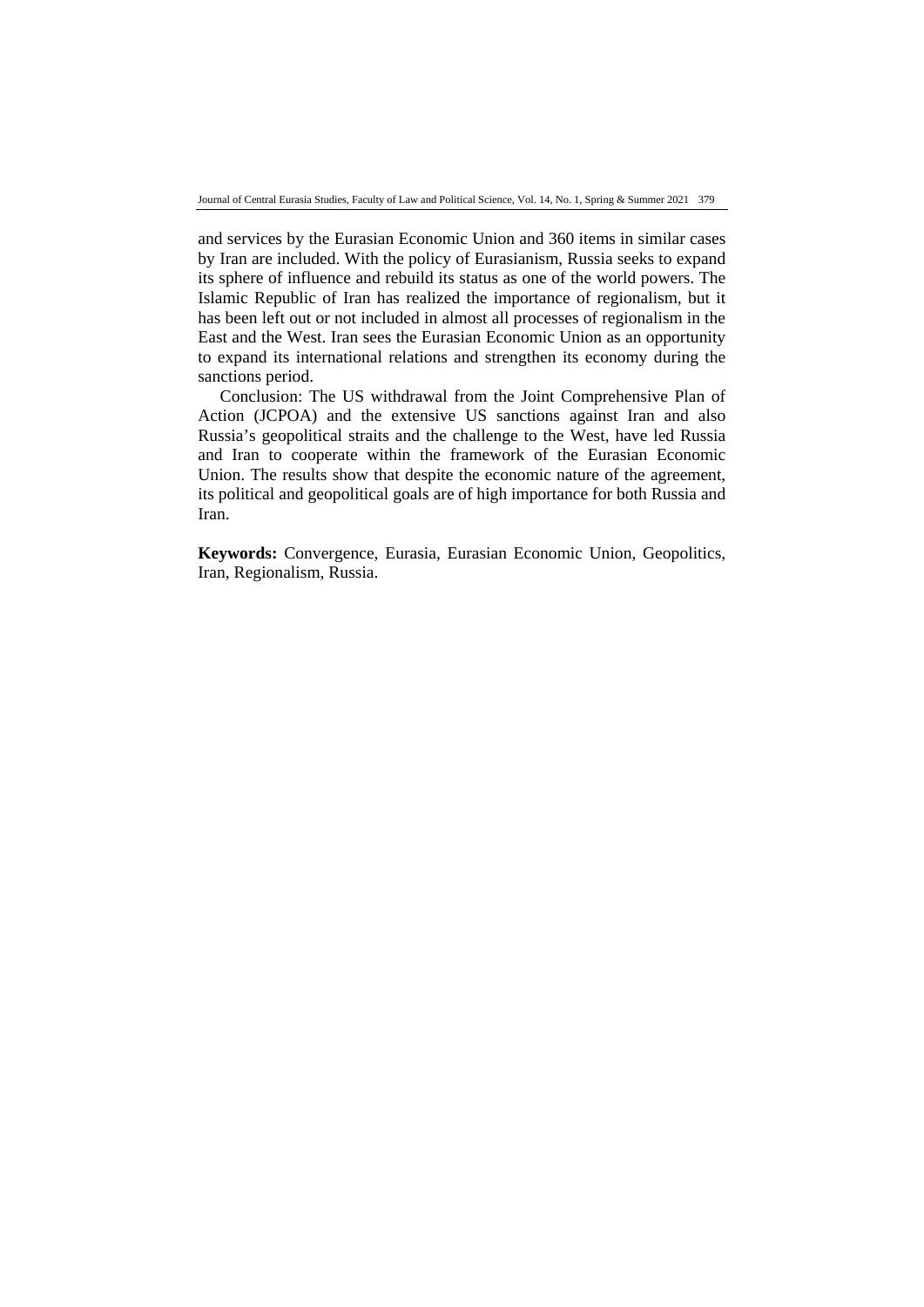**اتحادية اقتصادي اوراسيايي و منطقهگرايي ايران** 

 **هادي ويسي** دانشيار جغرافياي سياسي، دانشگاه پيام نور (تاريخ دريافت: -1399/06/30 تاريخ تصويب: 1399/10/23)

## **چكيده**

منطقهگرايي و همگراييهاي منطقهاي يكي از سازوكارهاي مهم در توانمندسازي و توسـعة كـشورها در دوران جديد است. در دهههاي اخير، فدراسيون روسيه بهعنوان بزرگترين و قويترين كشور جداشـده از اتحاد شوروي، تلاشهاي زيادي براي منطقهگرايي در اوراسيا انجام داده است. در اين ميان، اتحاديـة اقتصادي اوراسيايي مهمترين و فعالترين اتحاديه در قلمروي اتحـاد شـوروي اسـت كـه بـا محوريـت روسيه از سال 2015 بهوجود آمده است. جمهوري اسلامي ايران كه همواره از فرايندهاي منطقـهگرايـي در حوزههاي پيراموني و سازمانهاي منطقهاي شرق و غرب كنار گذاشته شده يـا بـه آنهـا وارد نـشده است، همكاري و همگرايي با اتحادية اقتصادي اوراسيايي را در دسـتور كـار قـرار داده اسـت. امـضاي موافقتنامة موقـت تـشكيل منطقـة آزاد تجـاري ميـان جمهـوري اسـلامي ايـران و اتحاديـة اقتـصادي اوراسيايي در سال 2018 گامي در اين زمينه بوده است. بر اين اساس، اين پرسش مطـرح مـيشـود كـه سياستهاي منطقهگرايي روسيه و ايران در چارچوب همگرايي اقتصادي اوراسيايي چگونه است و چـه هدفهايي را دنبال ميكننـد؟ ايـن نوشـتار را بـه روش توصـيفي ـ تحليلـي و بـا اسـتفاده از دادههـاي كتابخانهاي و اسنادي انجام دادهايم. نتايج نوشتار نشان ميدهد كه برخلاف نام اقتـصادي موافقـتنامـه، هدفهاي سياسي و ژئـوپليتيكي آن بـراي روسـيه و ايـران اهميـت و اولويـت بـالايي دارد. همچنـين تحريمهاي گستردة ايالات متحد عليه ايران و تنگاهاي ژئوپليتيكي روسيه و چالش با غرب سـبب شـده است بر حسب ضرورت و نياز روسيه و ايران در چارچوب اتحادية اقتصادي اوراسيايي همكاري كنند.

> **واژگان اصلي**  اتحادية اقتصادي اوراسيايي، اوراسيا، ايران، روسيه، ژئوپليتيك، منطقهگرايي، همگرايي.

E-mail: Hadiveicy@pnu.ac.ir مسئول نويسندة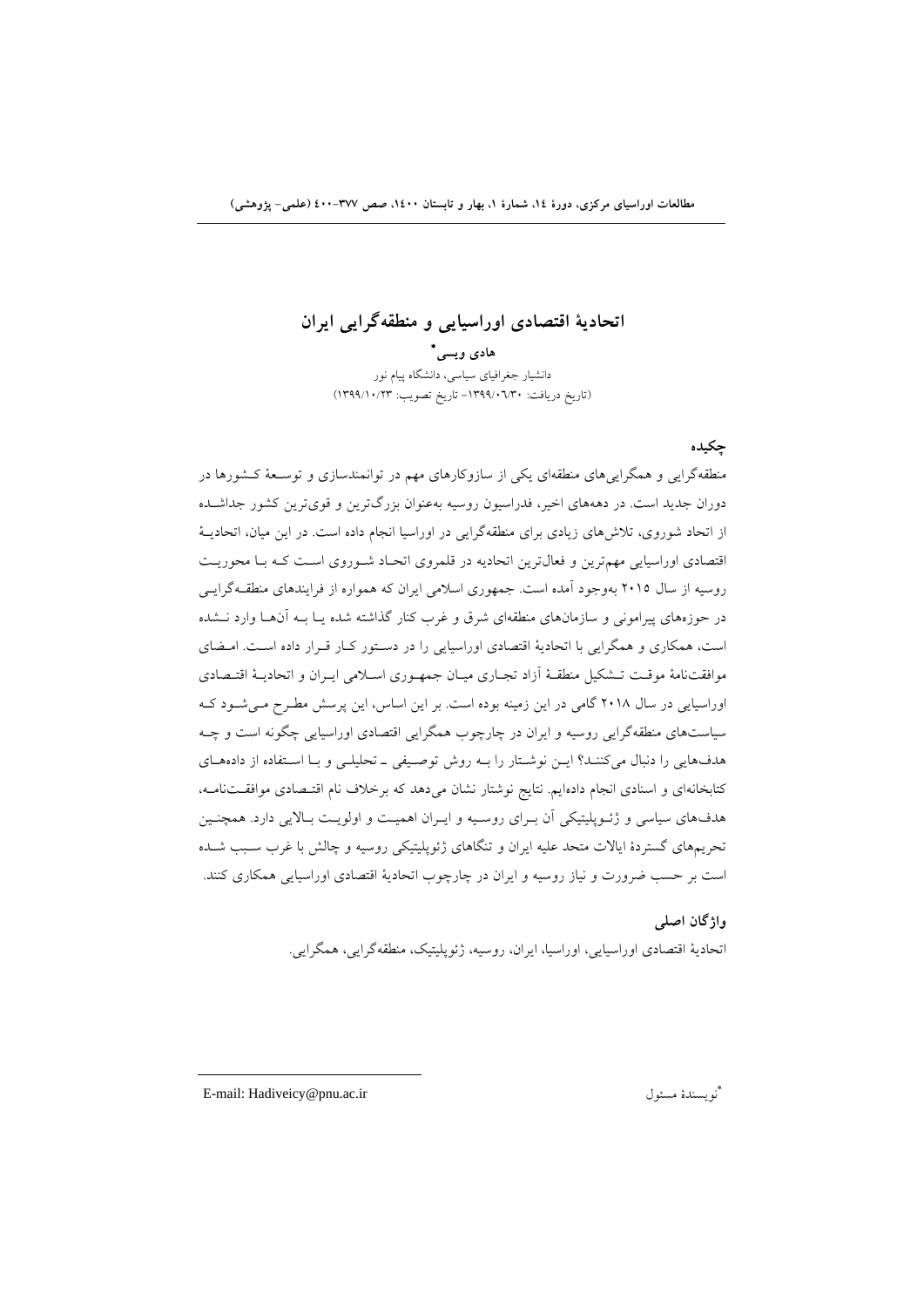### **مقدمه**

از نظر جغرافيايي، اوراسيا<sup>\</sup> به ابرخشكي بسيار گستردهٔ قارهٔ اروپا و آسيا گفته مـيشــود كــه از مرزهاي غربي فرانسه و پرتغال تا مرزهاي شرقي روسيه و چين و از كرانههاي شمال روسيه تا كرانههاي جنوب شبهقارة هند و ويتنام امتداد مييابد. در حقيقت، اوراسيا بـه ابرخـشكي ميـان اقيانوس اطلس از غرب و اقيانوس آرام از شرق و اقيانوس منجمد شمالي از شمال و اقيـانوس هند از سمت جنوب گفته ميشود كه بزرگترين خشكي پيوستة جهـان اسـت. ايـن محـدودة گسترده جغرافيايي اگرچه يك واحد كل جغرافيايي از نظر پيوستگي پهنة بزرگ خشكيهاست، از چندين منطقة جغرافيايي و ژئوپليتيكي تشكيل شده است كـه تفـاوت آشـكار ويژگـيهـاي طبيعي و انساني (سياسي و فرهنگي) آنها سبب شده است بهصورت مجزا مورد طبقهبنـدي و مطالعه قرار گيرند: شرق آسيا، آسياي مركزي، غرب آسيا، شبهقارة هند، منطقة خليج فارس. بـه جز در موارد اندك و در زمينههاي طبيعي كه اصطلاح اوراسيا براي سراسر خشكي پيوستة قارة اروپا و آسيا اسـتفاده مـيشـود، در بـسياري از مـوارد ايـن اصـطلاح بـراي منطقـة سياسـي و ژئوپليتيكي با مقياس محدودتري بهكار ميرود. بنابر اين اصطلاح اوراسـيا بيـشتر يـك مفهـوم منطقة جغرافياي سياسي و ژئوپليتيكي است كـه در ادبيـات جغرافيـاي سياسـي و نظريـههـاي ژئواستراتژيك و ژئوپليتيك كلاسيك و نوين بسيار مورد توجه بوده است. بـار معنـايي مفهـوم اوراسيا در ادبيات جغرافياي سياسي و ژئوپليتيك نه بر همة ابرخشكي قارة اروپا و آسيا، بلكـه به قلب خشكي اوراسيا و نيمة شمالي قارة اوراسيا و در واقع سرزمينهاي فدراسيون روسـيه و كشورهاي همساية روسيه گفته ميشود كه ميراث اتحاد شوروي و منطقهاي مهم و راهبردي در روابط قدرت و تحولهاي سياسي جهان بوده است. آشكار است مفهوم اوراسيا بيش از همه با محدودة جغرافيايي اتحاد شوروي يا روسية كنوني با 14 كشور استقلاليافته از اتحاد شـوروي آميخته است. اين محدودة گستردة جغرافيايي را ميتوان به زيرمنطقـههـاي كـشورهاي آسـياي مركزي (قزاقستان، تركمنستان، تاجيكستان، قرقيزستان و ازبكستان)، منطقـة قفقـاز (ارمنـستان، جمهوري آذربايجان و گرجستان) و منطقة اروپاي مركزي شـرقي (اوكـراين، روسـية سـفيد و مولداوي) تقسيم كرد و هر يك از اين گروه كشورها ممكن است تجانس بيشتري داشته باشند و زمينة همگرايي در آنان بيشتر باشد، اما همواره در تأثير كشور و قدرت بزرگ منطقه و هستة مركزي قدرت در ساختار منطقة اوراسيا يعني روسيه هستند.

پس از فروپاشي اتحاد شوروي در پايـان سـال ،1991 روسـيه بـهعنـوان هـستة مركـزي و بزرگترين و قدرتمندترين كشور جداشده از اتحاد شوروي، تلاشهاي زيادي براي شكلدادن به نظام جديـد ژئـوپليتيكي منطقـهاي و بازسـازي روابـط قـدرت در منطقـة اوراسـيا در دورة

 1. Eurasia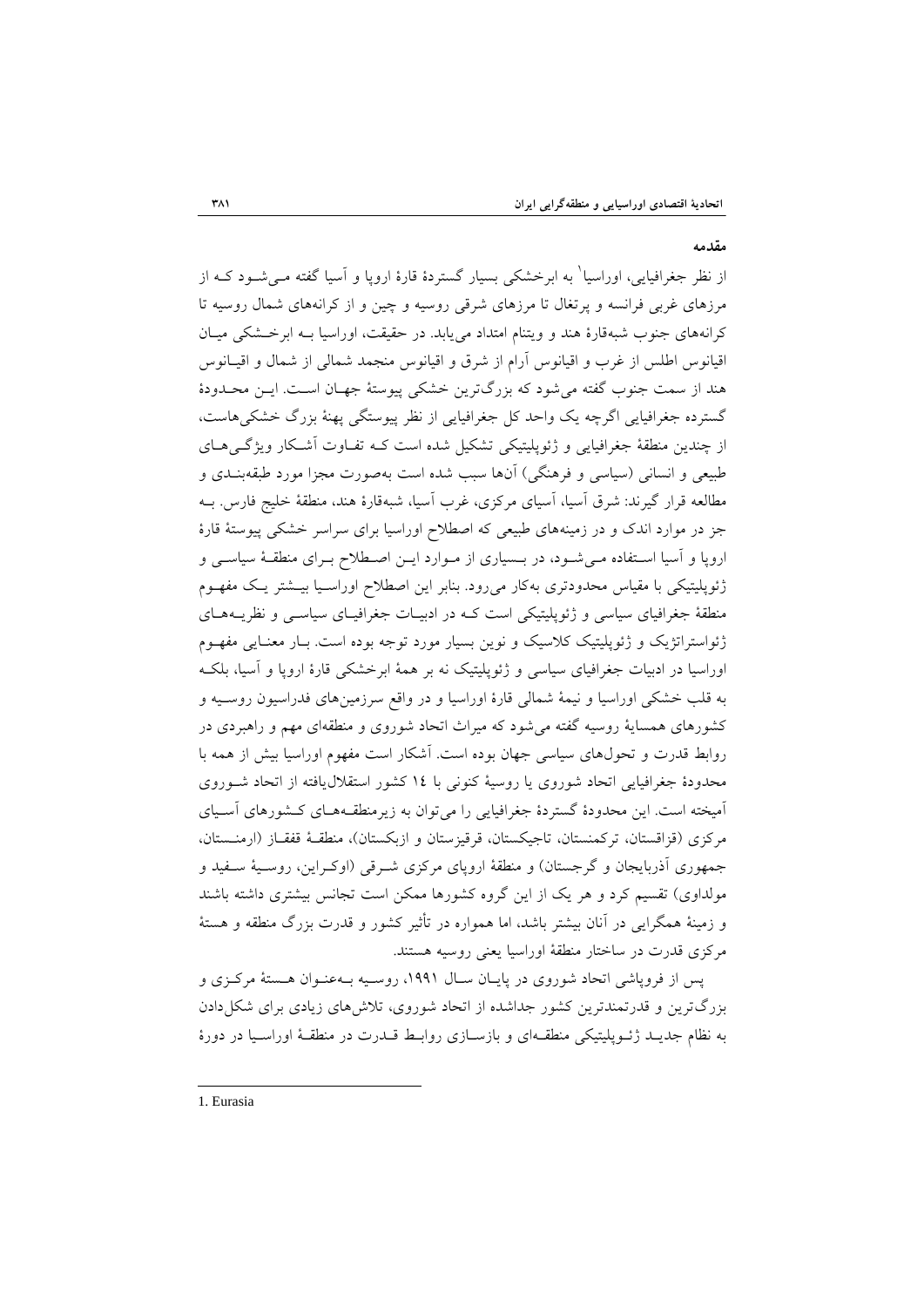پساشوروي انجام داد. در اين مسير مهمترين راهبرد روسيه، سازوكار منطقهگرايي و همگرايـي منطقهاي بوده است. همواره روسيه براي رسيدن به اين هدفها با چالشهـا و موانـع سياسـي، ژئوپليتيكي و راهبردي مهمي روبهرو بوده است. اگرچه روسيه در هيچ زماني نتوانسته است بـا رهبران همة جمهوريهاي جداشـده از اتحـاد شـوروي بـراي منطقـهگرايـي و همكـاريهـاي منطقهاي به توافق برسد، در مراحل گوناگون با مشاركت بخـشي از آنـان بـه توافـق رسـيده و اقدامهايي در مورد منطقهگرايي انجام داده است. نمونـة اخيـر آن امـضاي توافـقنامـة تـشكيل «اتحادية اقتصادي اوراسيايي» در سال 2014 ميان روسيه، قزاقستان و روسية سفيد و اجراي آن از ابتداي سال 2015 بود كه بـا پيوسـتن دو كـشور ارمنـستان و قرقيزسـتان در ايـن سـال بـه فعالترين، جديترين و مهمترين سازمان منطقهاي اوراسيا با محوريت روسيه در آمد.

در كنار روسيه، ايران نيز از چندين دهة گذشته اهميت منطقهگرايي و همگرايي منطقهاي را درك كرده است. با اينكه ايران از نظر بسترهاي جغرافيايي زمينههاي خوبي براي شكلدادن بـه سازمانهاي منطقه با همسايگان خود دارد (كشورهاي منطقـة خـزر، كـشورهاي منطقـة خلـيج فارس، كشورهاي جنوب غرب آسيا، كشورهاي فارسي زبان) بهدليل مسائل گوناگون از جملـه تعارضهاي ايدئولوژيك و چالشهاي سياسي و ژئوپليتيكي بـا همـسايگان نتوانـسته اسـت از ظرفيتها و فرصتهاي خود در اين زمينه استفاده كند. شايد ايران از معدود كشورهايي باشـد (جز سازمان منطقهاي اكو) كه در هيچ سازمان منطقهاي فعال عضويت نـدارد.' بــهطـور كلــي، تنگناهاي ژئوپليتيكي ايران و محدوديتهاي شديد تحريمي از سوي ايالات متحد آمريكا عليـه ايران و نيازهاي روسيه و تعامل دوجانبة اتحادية اوراسيايي با كشورهاي منطقـه سـبب شـد تـا ايران براي گشايش اقتصادي و خروج از انـزواي ژئـوپليتيكي تحميلـي بـا اتحاديـة اقتـصادي اوراسيايي موفقتنامة موقت (آزمايشي) منطقة آزاد تجـاري بـا محوريـت كـاهش تعرفـههـاي گمركي ميان دوطرف در مه 2018 امضا كنـد. ايـن موضـوع در سـابقة ايـران اقـدامي مهـم در راستاي همگرايي و همكاريهاي منطقهاي به شمار ميآيد.

## **پيشينة پژوهش**

پژوهشهاي بهنسبت زيادي در مـورد منطقـهگرايـي و سياسـتهـاي منطقـهگرايـي روسـيه و جمهوريهاي جداشده از اتحاد شوروي انجام شده است كه هركدام متناسب با نـوع و هـدف

<sup>.</sup>1 ايران در سازمانهاي اوپك، جنبش عدم تعهد، كنفرانس اسلامي و گروه 8 عـضويت دارد، امـا هـيچ كدام از آنها سازمان منطقهاي متشكل از همسايگان نيستند و فرايندهاي منطقـهگرايـي بـراي آنهـا درست نيست. اين موارد را ميتوان مجامع يا سـازمانهـاي بـينالمللـي يـا گـروهبنـدي و ائـتلاف بينالمللي ناميد.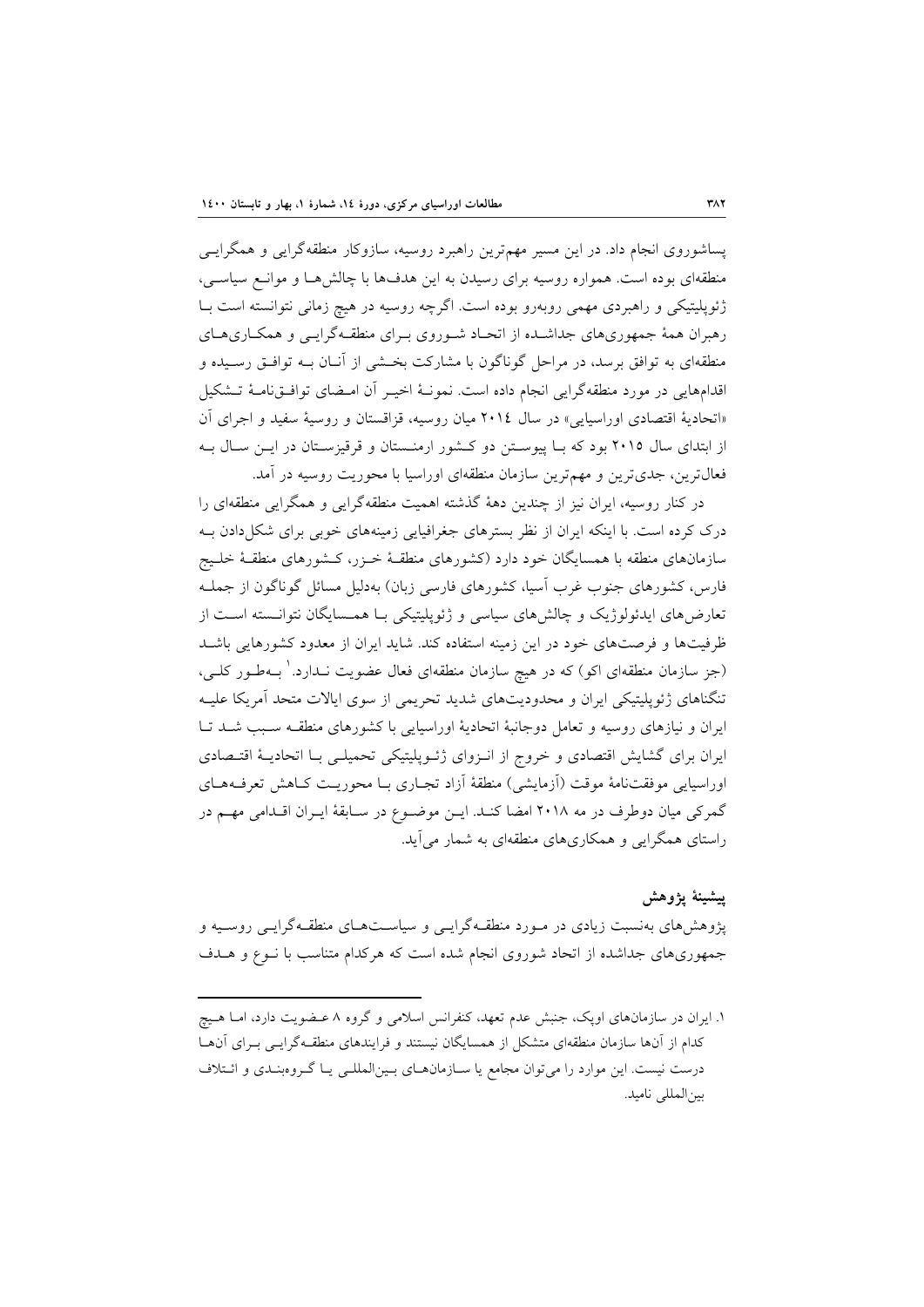پژوهش، بخشي از روندها و سياستهاي منطقهگرايـي در منطقـة اوراسـيا را تـشريح و تبيـين كردهاند. پژوهشهاي ايراني ضمن توجه به منطقهگرايي و همگرايي در هستة مركـزي اوراسـيا (روسيه و پيرامون آن)، به ارتباط آن با ايران و فرصتها و منافع ايران نيز توجه كردهاند.

وليقليزاده (2011) به همگراييهايي جديد در اوراسياي مركزي پرداخته و معتقد است كه همگرايي كشورهاي تركزبان و فارسيزبان در كنار هستة مركزي همگرايي روسـي در منطقـة اوراسيا فعال شده است، اما همگرايي منطقة فارسي به محوريت ايران نـاقص و ضـعيف بـاقي مانده است. زارعي و همكاران (2015) با نگرش واقعگرايانه در بررسي منطقهگرايي در روابـط خارجي ايران به تقدم نگرش امنيتي بر ديگر ابعاد منطقهگرايـي ايـران تأكيـد كـردهانـد. نتـايج پژوهش ميرفخرايي (2015) نشان ميدهد كه اتحادية اقتصادي اوراسيايي ابـزاري اقتـصادي در خدمت هدفهاي رقابتهاي ژئوپليتيك است و ايران بدون توجـه بـه آن، تـوان رقابـتهـاي ژئوپليتيك در ماهيت نوين اقتصادي در منطقه را از دست خواهد داد. نوري (2019) در بررسي همگرايي اوراسيايي ايران با روسيه معتقد است كه شناخت ناكافي ظرفيتها، نبود راهبرد كلان اوراسيايي و نگاه دنبالهرو به روندسازها و روندهاي برساخته، از دليلهاي اصلي ناكـامي ايـران در اين همگرايي بوده اسـت. فرسـائي و همكـاران (2019) فرصـتهـاي اقتـصادي ايـران در همگرايي با اتحادية اقتصادي اوراسيايي را مهم ميدانند و همگرايي مقدماتي ايران بـا اتحاديـة اقتصادي اوراسيايي را سبب كاهش فشار تحريمي غرب و بهرهمندي از ظرفيتهـاي اقتـصادي اتحاديه ميدانند. نتايج پژوهش علويان و حسننيا (2019) نشان ميدهـد كـه ايـران از اهميـت ويژهاي در گفتمان سياست خارجي نواوراسياگرايي روسيه برخوردار است. وليزاده و صـالحي (2020) معتقدند كه روابط روسيه و ايران از همكـاري و رقابـت بـهسـوي همكـاري در حـال گسترش است.

در پژوهشهاي خارجي به روند همگرايي و چالشهاي پيرامون آن در منطقة اوراسيا توجه ويژهاي شده است. رابـرتس ( ٢٠١٧) در بررسـي اتحاديــهٔ اقتـصادي اوراسـيايي و ژئوپليتيـک همكاري اقتدارگرايي معتقد است كه نبود دموكراسي در روسيه و كـشورهاي اسـتقلاليافتـه از اتحاد شوروي سبب اقتدارگرايي و شكلگيري رژيمهاي امنيتيشده و در نتيجه، آنان دسـتاورد مهمي در همكاري هاي اقتصادي و تجاري نداشتهانــد. وينــاخورف<sup>٢</sup> و همكــاران (٢٠١٧) نبـود سياستهاي هماهنگ پولي و شكلگيري سياستهاي واحـد ارزي را مـانع موفقيـت اتحاديـة اقتصادي اوراسيايي ميدانند. نتايج مقالــهٔ روتــارو " (٢٠١٨) نــشان مــي(هــد كــه وزن نامتقــارن اقتصادي، سياسي، سرزميني و جمعيتـي و اسـتقرار رژيـمهـاي غيردموكراتيـك در كـشورهاي

- 1. Roberts
- 2. Vinokurov
- 3. Rotaru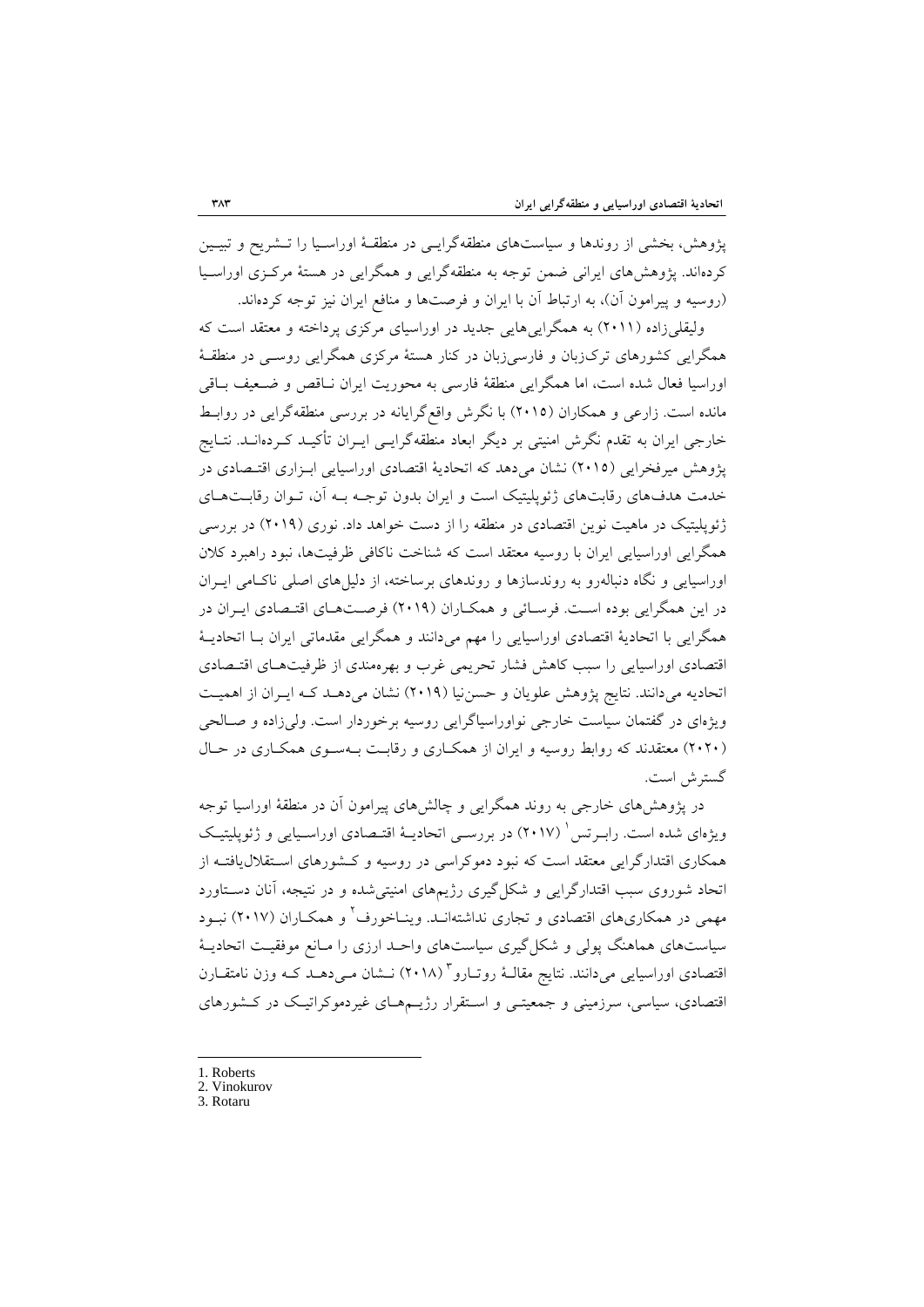1 اتحادية اقتصادي اوراسيايي چشمانداز آيندة اتحاديـه را غبـارآلود كـرده اسـت. برنـو سـرگي (2017) دستاوردهاي سياسي و ژئوپليتيكي روسيه در همگرايي اتحاديـة اقتـصادي اوراسـيايي بيش از منافع اقتصادي اّن مي داند. لوكين و ياكونين ` (٢٠١٨) در بررسي همگرايي اوراسيايي و توسعة روسية آسيايي با نگاهي انتقادي و اصلاحي به سياستها و راهبرد منطقهگرايي روسـيه، ضمن ارائهٔ «طرح توسعهٔ کمربند فرا اوراسیایی» ٌ بهمنظـور توســعهٔ روســیه در چنــدین جبهــه، معتقد است كه سرزمين روسيه نـهتنهـا پلـي ميـان شـرق و غـرب، بلكـه مركـزي مهـم بـراي تمدنسازي و توسعه خواهد شد.

## **مباني نظري**

«منطقه» ٔ مفهـوم اساســي و مركــزي در جغرافيــاي انــساني اســت كــه هــمزمــان مــورد توجــه اكولوژيستها، اقتصاددانان، تاريخنگاران، برنامهريـزان، انديـشمندان حـوزة سياسـت و روابـط بينالملل نيز بوده است (4 2017: ,Veicy(. به درستي، منطقه مهمتـرين مقيـاس فـضايي بـراي توصيف، تفسير، تبيين و بررسي پديدارهاي فضايي است كه جغرافيدانان آن را بخشي از كـرة زمين ميدانند كه ويژگيهاي مشترك يا تجانس و همگني نسبي طبيعي يـا انـساني دارنـد و از محــيطهــاي پيرامــوني متمــايز مــيشــود (4 2019: ,Veicy(. در ايــن زمينــه، مجتهــدزاده (195 2002: ,Mojtahedzadeh (معتقد است يك منطقه در جغرافيا هنگامي قابـل تـشخيص و برخوردار از يك شخصيت جغرافيايي يكپارچه و متمايز از ديگر مناطق اسـت كـه عامـلهـاي پيونددهنـدة اجـزاي آن بـهخـوبي آشـكار و قابـل تـشخيص و شناسـايي باشـد. كوهنهـارت معتقد است منطقه توليدگر معنا، خاطره، هويت و ارتباطات اسـت و از نظـر تـاريخي اسـتمرار دارد (21 2010: ,Kühnhardt(. منطقــه در مقيــاس فراملــي بــه مجموعــهاي از كــشورهاي يك حوزة جغرافيايي گفته ميشود كه داراي روابط متقابل ارگانيك است و دگرگوني در يكـي از آنهـا بـر ديگـر كـشورهاي منطقـه اثـر مـيگـذارد و مـانع از بـيتفـاوتي آنهـا مـيشـود نزديك ميشـود. در عرصـة <sup>5</sup> (6 2003: ,Naqibzadeh(. منطقه به اين معنا به منطقة ژئوپليتيكي بينالمللي، به مجموعهاي از كشورها و واحدهاي سياسي و فضايي همجوار كه داراي تجـانس و هويت مشخص يا كاركرد مشترك باشند و از ديگر منـاطق و نـواحي مجـاور متمـايز شـود، منطقة ژئوپليتيكي ميگويند (111 2006: ,Hafeznia(. در يـك منطقـة ژئـوپليتيكي عامـلهـا و متغيرهاي طبيعي و انساني آن كاركرد سياسي دارند و نظر دولتها و كشورهاي درونمنطقـهاي

- 1. Bruno Sergi
- 2. Lukin and Yakunin
- 3. The Trans-Eurasian Belt Development Project

- 4. Region
- 5. Geopolitical Regions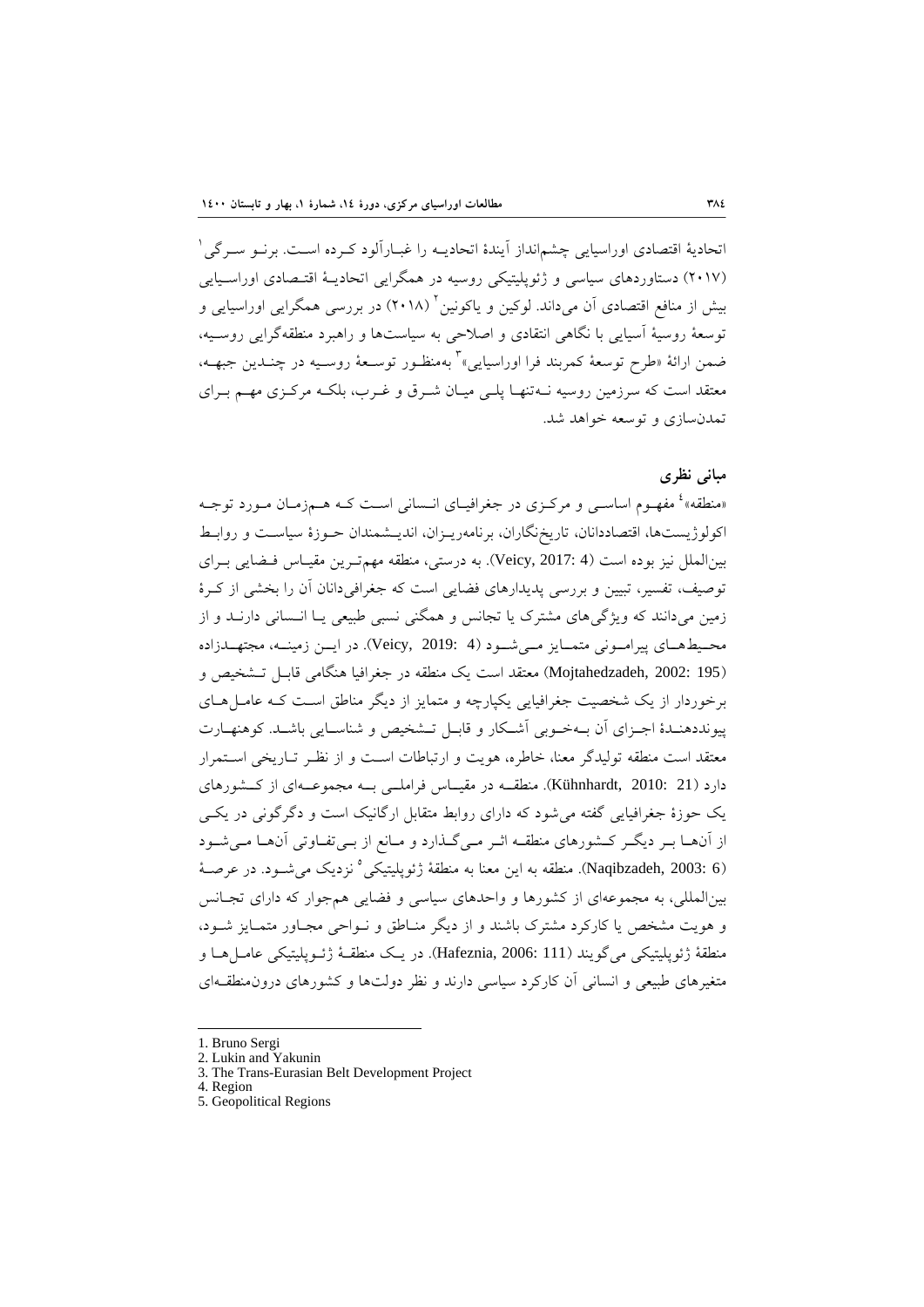و برونمنطقهاي و بهويژه قدرتهاي جهاني را به خود جلب ميكند و كنش و واكنش آنهـا و پيدايش الگـوي رقابـت، همكـاري و نـزاع را بـر مـيانگيزانـد. منطقـه ژئـوپليتيكي بـسترساز شكلگيري الگوي فضايي روابط سياسـي دولـتهـاي درونمنطقـهاي و بـرونمنطقـهاي اسـت .(Hafeznia, 2006: 112)

از نظر فلسفي، منطقهگرايي بر اين پايه استوار است كه رسيدن به وحدت جهاني در شرايط كنوني جهان دور و دستنيافتني است و بايد با بـسيج نيروهـاي پيونددهنـدة منطقـهاي، زمينـة رسيدن به آرمان متعالي را فراهم ساخت. در منطقهگرايي كشورها مـيتواننـد مكمـل نيازهـاي يكديگر باشند. بنابراين آرمان صلح در انديـشة منطقـهگرايـي ملاحظـهاي زيربنـايي محـسوب ميشود (112 1994: ,Kazemi(. امكان دستيابي به منطقهگرايي در ميان كشورهاي همـسايه در بعد اقتصادي بيش از موارد ديگر است. از بعد اقتصادي، منطقـهگرايـي فراينـدي اسـت كـه از ايجاد منطقة تجارت آزاد يا اتحادية گمركي بين دولتها و براي آزادسازي يا تـسهيل تجـارت در سطح منطقه آغاز ميشود. در واقع، منطقهگرايي يكي از اشكال اساسـي آزادسـازي تجـاري است كه در مراحل پيشرفته از همكاري تجاري به همكاري اقتصادي و پولي و سپس ميتوانـد به همگرايي سياسي و امنيتي منجر شود (191 :Mittelman, 1996).

آشكار است كه همگرايي در مناطق مختلف جهان مفهوم و شكل يكـساني نداشـته اسـت. كيفيت شكلگيري و اجراي آن در مناطق مختلف جهان بـهصـورت متفـاوت ظـاهر شـدهانـد. بر اين اساس، انديــشمندان ايــن حــوزه، دو مفهــوم «منطقــهاي شــدن» <sup>۱</sup> و «منطقــهگرايــي» را از هم متمايز ميكننـد. منطقـهايشـدن فراينـد افـزايش تعامـل اقتـصادي، سياسـي، اجتمـاعي يـا فرهنگــي در ميــان كــشورها و جوامــع متــصل از نظــر فرهنگــي و جغرافيــايي در ميــان بازيگران غيردولتي مانند شركتها، سازمانهاي غيردولتي و گروههـاي صـاحب سـود هـستند (7 :Borzel and Risse, 2016) كه از آن بهعنوان «فراينـد تعامـل منطقـه» يـا «رشـد همگرايـي اجتماعي در يک منطقه» ياد ميکننـد کـه مـي توانـد بـه شـکل گيـري هويـت منطقـهاي منجـر  $^{\backprime}$  شــود (21  $210$ . Pehghani Firouzabadi,  $2010$ : امــا منطقــه $\ell$ اري $\ell$ (21 2010: ,Kuhnhardt (و بيشتر فرايندي ابتكاري، سازمانمند و هدايتيافته توسط نهادهـاي دولتي (80 2006: ,Saei (يا بهعنوان فرايند رسمي نهادسازي منطقهاي و بـهصـورت از بـالا بـه پايين گفته ميشود كه نمايندگان رسمي دولتهاي همجوار در سـطح منطقـه ايجـاد مـيكننـد .(Keating and Loughlin, 2013: 25; Borzel and Risse, 2016: 7)

در مجموع، منطقه بهعنوان يك ظرف و بخشي از فضا، بسترساز روابـط ميـان دولـتهـاي همجوار و نهادها براساس منافع مشترك يا تضاد منافع در مقياس فراملي است. در اين صورت

<sup>1.</sup> Regionalization

<sup>2.</sup> Region-Building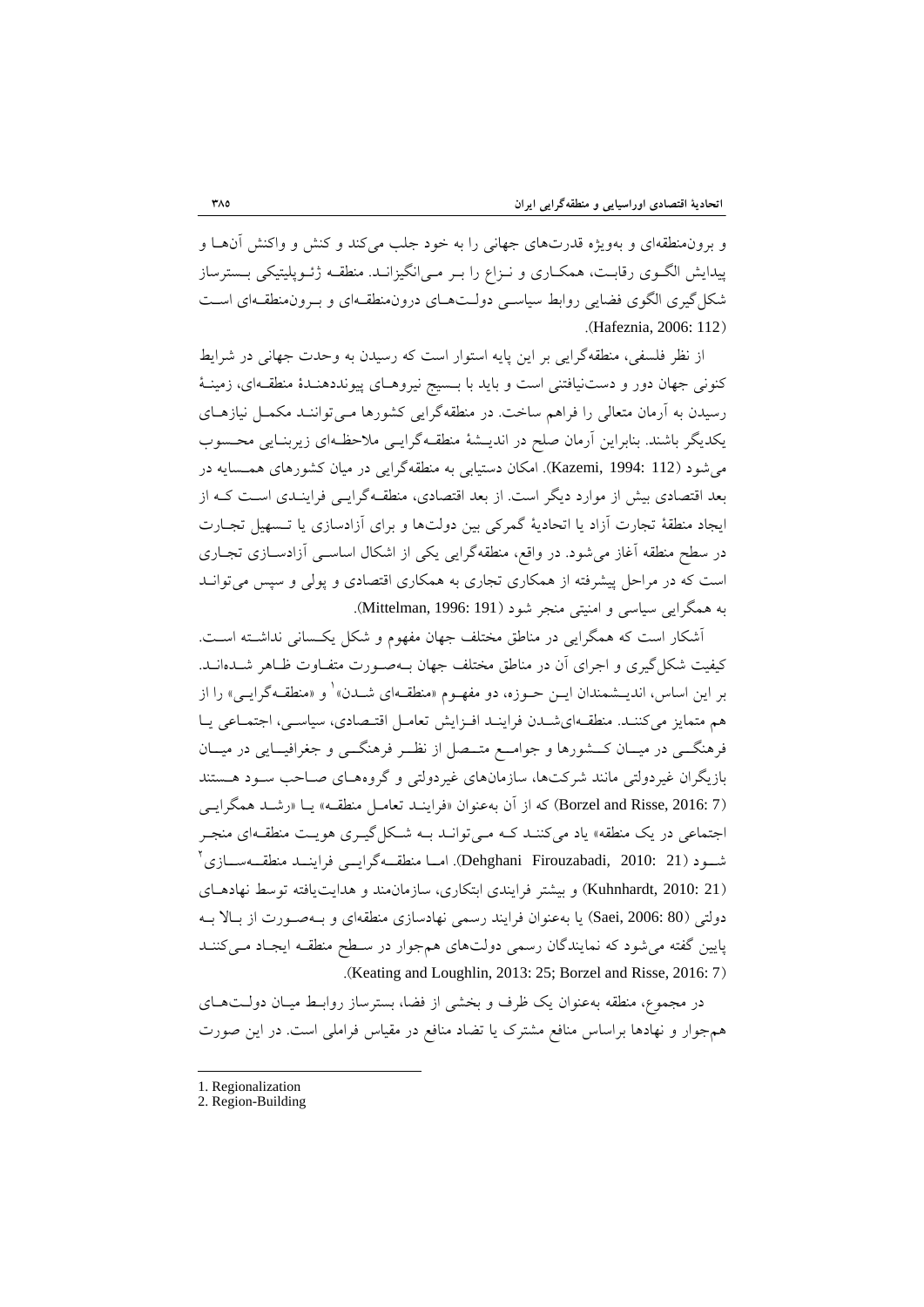منطقة ژئوپليتيكي شكل گرفته است و فضاي منطقـهاي را بـراي همگرايـي يـا واگرايـي پـيش ميبرد. ميزان توسعهيافتگي، ارادة سياسي، ميزان نيازمندي و همتكميلـي واحـدهاي سياسـي و ميزان همگني منطقهاي در شكل گيري جريانهاي واگرا يا همگرا بسيار مؤثر اسـت. همگرايـي 1 در دو قالب منطقهگرايي و منطقهايشدن ظاهر شده و در صورت تكامل به «يكپارچـهسـازي» منطقهاي خواهد رسيد. در مقابل، جريان واگرا ميتواند به تنش، منازعه و حتـي جـدايي كامـل واحدهاي سياسي منجر شود.

بايد توجه داشته باشيم كه چگونگي دموكراسي و روح و شـكل حكمرانـي در كـشورها و مناطق مختلف جهان متفاوت است و اين مؤلفـه تـأثير مـستقيمي بـر فراينـدهاي همگرايـي و منطقهگرايي دارد. در مناطقي كه بنيانهاي حكومتها براساس دموكراسي شكل گرفته اسـت و حكومتهاي با پشتوانههاي مردمي قـوي و بـا مـشروعيت، احتمـال موفقيـت در همگرايـي و منطقهگرايي ميان آنان بيشتر است. در مقابل در نبود دموكراسـي و حكومـتهـاي بـا سرشـت استبدادي و اقتدارگرا در همكاري و همگراييهـاي بـينالمللـي و منطقـهاي نـاتوان و ضـعيف هستند.

**پيشينة منطقهگرايي و فرايند همگرايي در اوراسيا**  پس از فروپاشي اتحاد شوروي در سال 1990 و دگرگوني جغرافياي سياسي منطقـة اوراسـيا و پديدآمدن جمهوريهاي مستقل، ايدة همكاري و همگرايي اقتصادي ميان كشورهاي منطقه بـه رهبري روسيه آغاز شد. نخستين بار رهبران سه كشور روسيه، روسية سـفيد و اوكـراين هـستة اوليهٔ اتحاديه «كشورهاي هم سود»<sup>۲</sup> را ايجاد كردند و خيلي زود جمهوريهاي آسياي مركزي و بهطور كلي 12 جمهوري از 15 جمهوري جداشده از اتحاد شـوروي، بـه جـز جمهـوريهـاي بالتيك: استوني، ليتواني و لتوني به اين اتحاديه پيوستند. در سالهاي 1992 و 1993 همگرايـي پساشوروي آشكارا با كشورهاي مستقل همسود هم پيوند بود. بهطور كلي كـشورهاي مـستقل همسود براي همكاري در زمينههاي حملونقل و انتقال انرژي برق ميان اعضا به وجود آمد كه بيشتر براي همكاري و همگرايي فناوري شبكة حملونقل ريلي و جريان انرژي بود. اما خيلـي زود پيمان كشورهاي همسود بهدليل مشكلات و تنشهاي داخلي و مدني كـشورهاي عـضو و فرايند صلح و واگرايي هاي تمدني شكست خورد (Vinokurov, 2018: 1-2).

ايدة اتحادية اوراسيايي را نخستين بـار نورسـلطان نظربـايف، رئـيسجمهـور قزاقـستان در مارس 1994 در مسكو مطرح كرد. او دو هـدف مهـم را همگرايـي عميـق اقتـصادي و اتحـاد دفاعي در منطقه بيان كرد (199 2019: ,Lagutina(. در سال 1995 كشورهاي روسـيه، روسـية

<sup>1.</sup> Integration

<sup>2.</sup> Commonwealth of Independent States (CIS)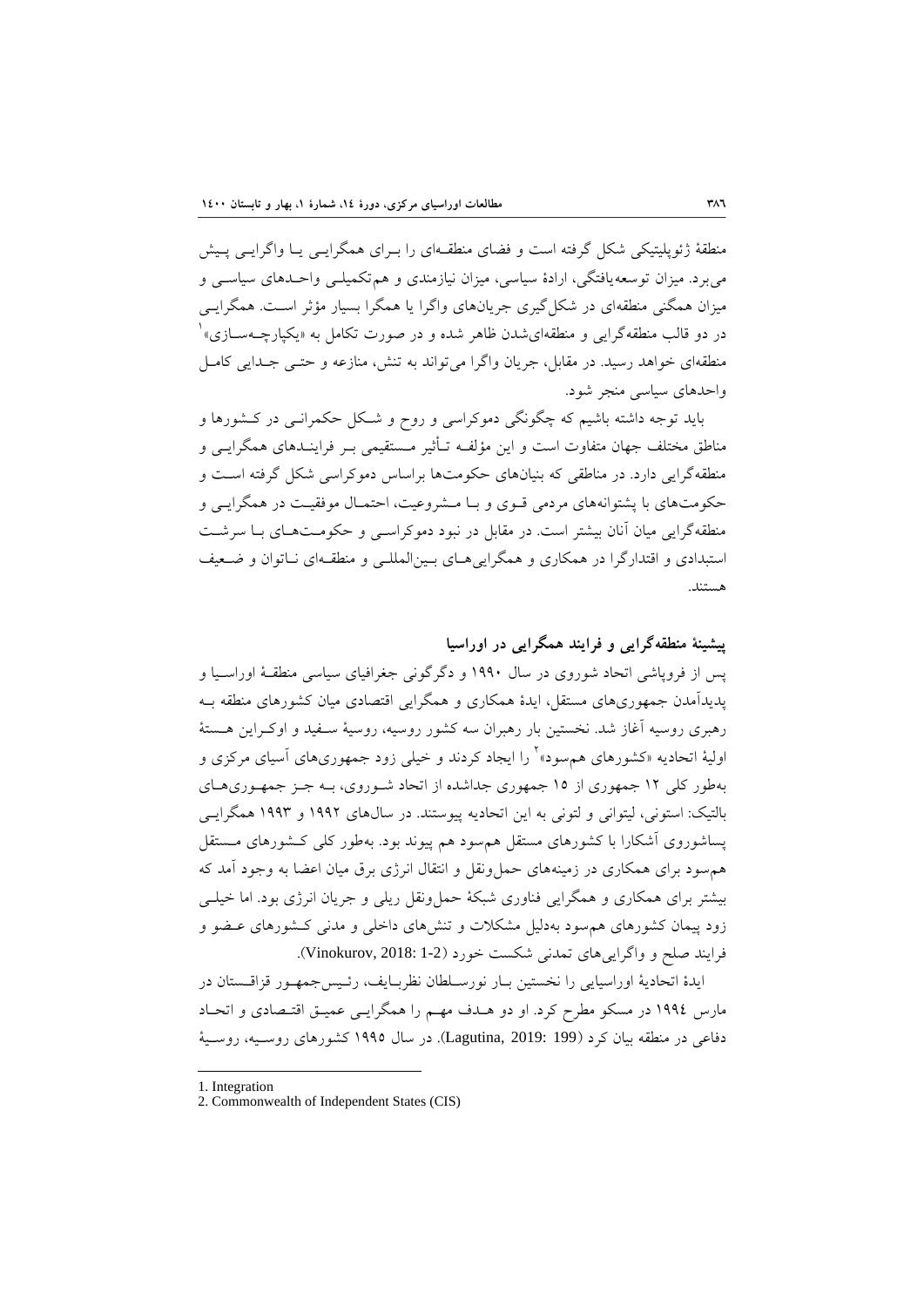سفيد و قزاقستان كه امروز بهعنوان هستة مركزي همگرايي اوراسـيايي بـاقي مانـدهانـد، پيمـان «اتحاد گمركي» را امضا كردند كه عملياتي نشد و خيلي زود شكست خـورد. در سـال ۲۰۰۰، پـنج كـشور روسـية سـفيد، قزاقـستان، قرقيزسـتان، روسـيه و تاجيكـستان «مجمـع اقتـصادي اوراسيايي»<sup>۲</sup> را تأسيس كردند. در سـال ۲۰۰۳ كـشورهاي روسـيهٔ سـفيد، قزاقــستان، روسـيه و اوكراين پيماني براي شكل دادن به «فضاي واحد اقتصادي» ٌ امضا كردند. به دليل رخداد انقــلاب نارنجي در اوكراين اين پيمان نيز مسكوت ماند. در اكتبر ،2007 سه كشور روسيه، روسية سفيد و قزاقستان تفاهمنامة ايجاد سرزمين تجاري مشترك براي شكلگيري اتحادية گمركي را امـضا كردند و در دسامبر 2009 سران سه كشور در شهر آلماتي ساختار و چارچوب برنامة عمليـاتي اتحادية گمركي براي اجرا از ژوئن 2010 و اجراي فضاي واحد اقتصادي از ابتداي سال 2012 را امضا كردند (6 2018: ,Vinokurov(. بنابر اين تا سال 2012 موافقتنامههـاي زيـادي بـراي شكلگيري اتحاد گمركي و فـضاي واحـد اقتـصادي ميـان تروئيكـاي اوراسـيا يعنـي روسـيه، قزاقستان و روسية سفيد امضا شد كه همگرايي اقتصادي و هماهنگي سياست كلان اقتصادي تا مهاجرت كارگري را در بر ميگرفت. سرانجام رهبران سه كـشور روسـيه، قزاقـستان و روسـية سفيد در مه ٢٠١٤ پيمان «اتحاديهٔ اقتصادي اوراسيايي» ٔ را امضا کردند که اجراي آن از ابتــداي سال 2015 براساس اتحادية گمركي سال 2010 و فضاي واحد اقتـصادي سـال 2012 بـود. بـا شروع اجـراي آن بلافاصـله ارمنـستان و تـا مـه 2015 قرقيزسـتان بـه ايـن اتحاديـه پيوسـتند .(Filipowicz and Konopelko, 2016: 35)

| فعاليت                                                 | سال                           |
|--------------------------------------------------------|-------------------------------|
| پیمان کشورهای هم سود (CIS)                             | ۱۹۹۱                          |
| پیشنهاد اتحادیهٔ اوراسیایی بهوسیلهٔ رئیسجمهور قزاقستان | ۱۹۹٤                          |
| طرح پیمان اتحاد گمرکی                                  | ۱۹۹٥                          |
| امضاى پيمان مجمع اقتصادى اوراسيايى                     | 7                             |
| امضای اتحاد گمرکی اوراسیایی                            | $Y \cdot Y \cdot - Y \cdot Y$ |
| پيمان فضاي واحد اقتصادي (بازار واحد)                   | $Y \cdot Y - Y \cdot Y$       |
| امضاى پيمان اتحادية اقتصادى اوراسيايى                  | $Y \cdot Y$                   |
| تأسيس و اجراى اتحاديهٔ اقتصادى اوراسيايى               | ۲۰۱٥                          |
|                                                        |                               |

**جدول :1 سير تكوين همگرايي و منطقهگرايي اتحادية اقتصادي اوراسيايي** 

Source: Author.

<sup>1.</sup> Customs Union Treaty

<sup>2.</sup> Eurasian Economic Community

<sup>3.</sup> Single Economic Space

<sup>4.</sup> Eurasian Economic Union (EAEU)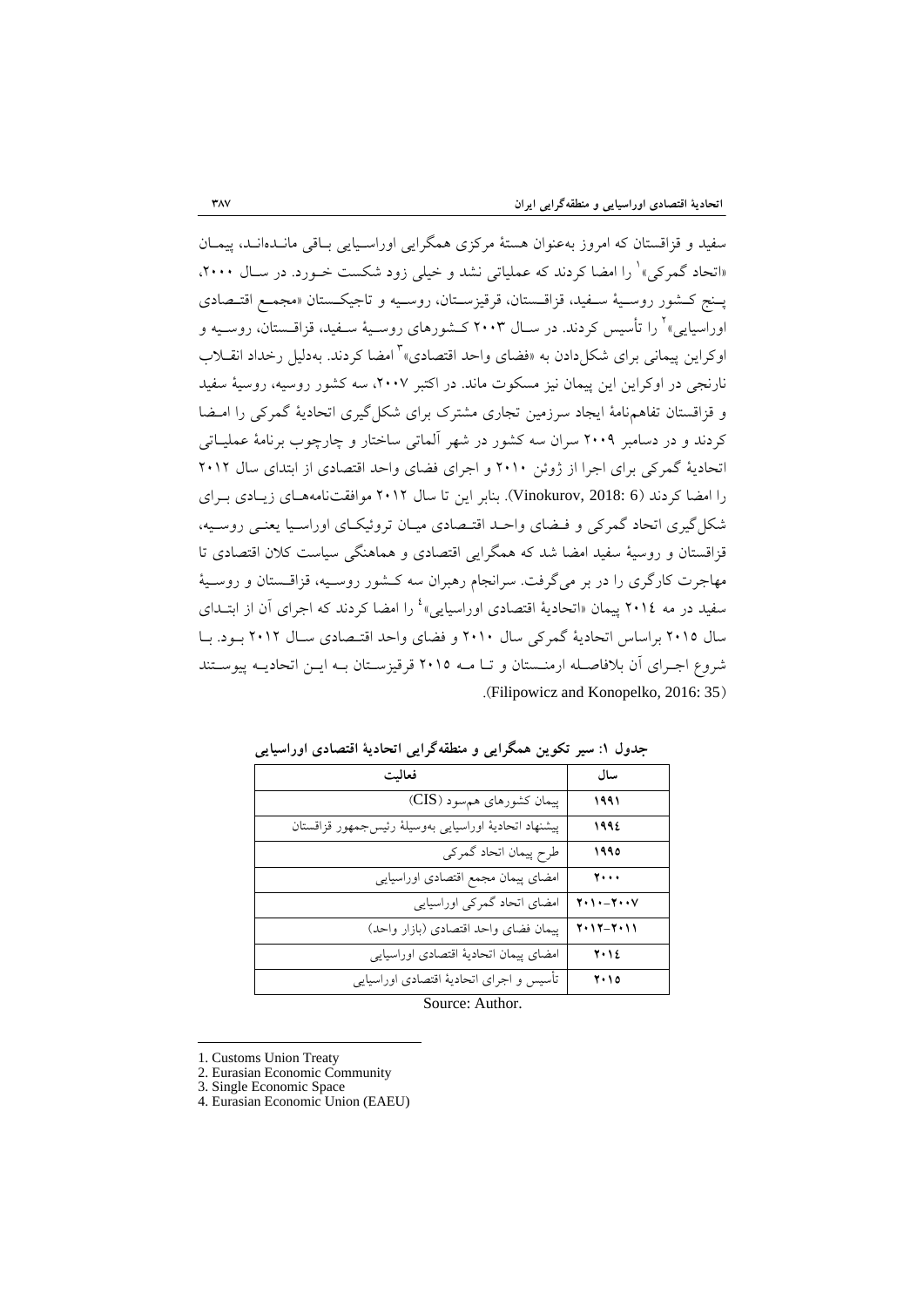براساس مادة يك اساسنامة اتحاديـة اقتـصادي اوراسـيايي هـدف اصـلي از تأسـيس ايـن اتحاديه، حركت آزاد كالاها، خدمات، سـرمايه و نيـروي انـساني در ميـان كـشورهاي عـضو و هماهنگي، موافقت يا سياست مشترك در بخش اقتصادي است كه زير نظـر نهادهـاي اتحاديـه تعيين ميشود (2014 ,Union Economic Eurasian the on Treaty(. بهطور كلي، ايـن پيمـان همگرايي اقتصادي منطقهاي چهار بخش دارد. بخـش دوم و سـوم آن (76 مـاده از 118 مـاده) برگرفته از موافقتنامة اتحادية گمرگي سال 2009 و موافقتنامة فضاي اقتصادي واحـد سـال 2012 است. بخش اول پيماننامه نيز در مورد ساختار اتحاديه در 22 مـاده متـشكل از شـوراي اقتصاي رهبران اوراسـيايي در سـطح رئـيسجمهورهـا، شـوراي دولتـي اوراسـيايي در سـطح نخستوزيران و دادگاه اتحادية اقتصادي اوراسيايي است. بخش چهـارم پيمـاننامـه در مـورد دورة گذار است كه دربرگيرندة شرايط جديد براي همگرايي اسـت كـه در آن بـر رسـيدن بـه موافقتنامة مسائل بسيار مهم نفت، گاز و سرمايهگذاري تا سال ،2025 نيروي بـرق تـا ژوئيـة ،2019 حذف تعرفههاي گمركي تجارت دارو و تجهيـزات تـا ژوييـه 2016 بيـان شـده اسـت .(Knobel, 2019: 138)

اتحادية اقتصادي اوراسيايي يكي از بزرگترين اتحاديـههـاي منطقـهاي اسـت كـه نزديـك 15 درصد از خشكيهاي جهـان (20 ميليـون كيلومترمربـع) بـا جمعيـت حـدود 190 ميليـون نفر و 2،4 درصد از جمعيت جهان را در بر ميگيرد. حدود 15 درصـد از توليـد نفـت جهـان، 19،5 درصــد از توليــد گــاز طبيعــي جهــان، 7،1 درصــد از محــصولات لبنــي جهــان، 5،5 درصــد از توليــد محــصولات كــشاورزي جهــان، 2،2 درصــد از توليــدات صــنعتي جهــان (2020 ,Union Economic Eurasian the About (و بهطور كلي 2،2 درصد از توليد ناخـالص جهان را در اختيار دارد (2020 ,Database Outlook Economic World(. <sup>1</sup> داخلي



Source: The Eurasian Economic Union Facts and Figures, 2019.

<sup>1.</sup> Gross Domestic Product (GDP)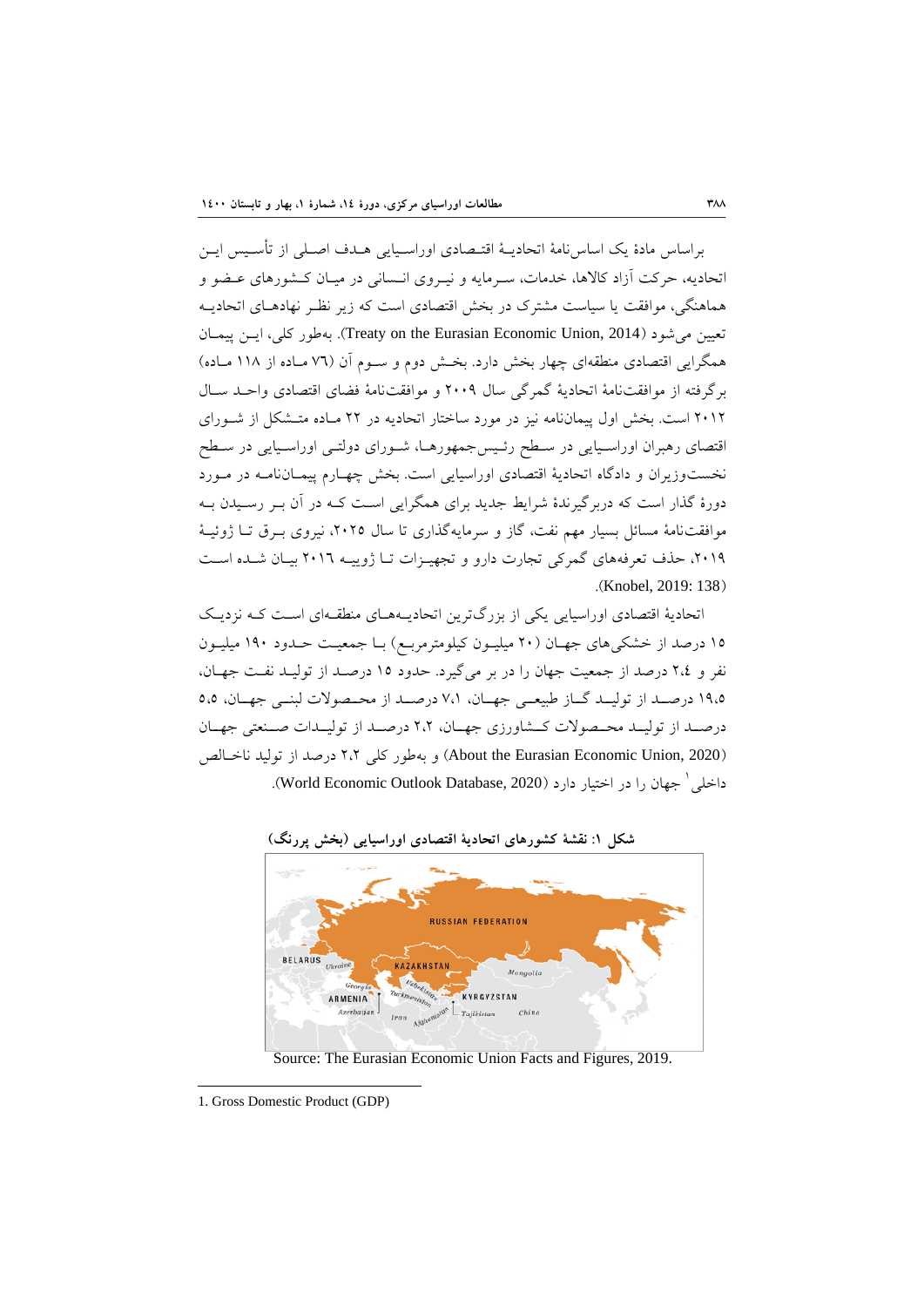# **قانون موافقتنامة موقت تشكيل منطقة آزاد تجاري ميان جمهوري اسلامي ايران و اتحادية اقتصادي اوراسيايي**

ايران در سال 2016 به كميسيون اقتصادي اتحادية اوراسيايي پيشنهاد ايجاد منطقة آزاد تجـاري ميان ايران و اين اتحاديه را مطرح كرد. پيشنهادي كه از سوي اعضاي آن نيز استقبال شـد و در دو سال مذاكرات متعدد و ارزيابي كمي و كيفي كالاها و ميزان تعرفة ترجيحي آنها، سـرانجام اين موافقتنامه در سال 2018 در آستانة قزاقستان به امضاي وزيـر صـنعت معـدن و تجـارت ايران و وزيران اتحادية اقتصادي اوراسيايي رسيد و هيئت وزيـران ايـران در همـان سـال آن را اصـل براساس .)Iran's Accession to the Eurasian Economic Union, 2019) كرد تصويب 77 قانون اساسي جمهوري اسلامي ايران، قانون موافقتنامة موقت تشكيل منطقة آزاد تجـاري ميان جمهوري اسلامي ايران و اتحادية اقتصادي اوراسيايي و كشورهاي عـضو در سـال 2019 در مجلس شوراي اسلامي تصويب و در همان سال به تأييد شوراي نگهبان رسيد و به دسـتور رئيس جمهور ايران اجرايي شد.' براساس مادهٔ ۹ اين موافقتنامه براي يـك دورهٔ سـه سـاله و بهصورت موقت و آزمايشي بسته شده است و طرفها پس از سه سال براي ادامـة اجـراي آن بهشكلي كه در مادة 3 اين موافقتنامه پيشبيني شده است، ميتوانند موافقت كنند.

در مادة يك اين موافقتنامه هدفهاي مهم اين موافقتنامه آمده است كه مهمتـرين آنهـا آزادسازي و تسهيل تجاري كالا ميان ايران و كـشورهاي عـضو اتحاديـة اوراسـيايي بـهوسـيلة كاهش يا حذف موانع و تعرفههاي گمركي براي كالاها، ايجاد بستري براي تشكيل منطقـة آزاد تجاري كه در آن عوارض و ديگر مقررات محدودكنندة تجاري ميـان طـرفهـا حـذف شـود، حمايت از همكاريهاي اقتصادي و تجاري ميـان طـرفهـا، ايجـاد چـارچوب مناسـب بـراي افزايش همكاريهاي نزديكتر در زمينههاي مورد توافق اين موافقتنامـه و تـسهيل ارتباطـات ميان طرف&است (قانون موافقتنامهٔ موقت …، ماده ۱).<sup>۲</sup> در ادامهٔ مادهٔ یک ایـن قـرارداد آمـده است كه «دوطرف موافقتنامه از تاريخ لازم به اجراشدن آن نسبت به كاهش يا حذف عوارض گمركي و هرگونه ماليات و هزينه يا ديگر تدابير داراي تأثير مشابه در مورد كالاهاي داراي مبدأ فهرستشده در پيوست موافقتنامه بايد اقدام كنند». «طرفها حداكثر در يـك سـال از تـاريخ لازم به اجراشدن اين موافقتنامه بايد مذاكرات مربوط به بستن موافقتنامة منطقة آزاد تجاري را آغاز كنند».

براساس پيوست يك اين موافقتنامه، ترجيحهاي دادهشده و امتيازهاي 502 قلـم كالاهـاي مختلف در حوزههاي مواد غـذايي، مـواد مـصرفي شـيميايي، محـصولات سـاختماني، صـدور

<sup>1.</sup> Law on the Interim Agreement on the Establishment of a Free Trade Zone between the Islamic Republic of Iran and the Eurasian Economic Union and its Member States, 2018

<sup>2.</sup> Law on the Interim Agreement on the Establishment of a Free Trade Zone between the Islamic Republic of Iran and the Eurasian Economic Union and its Member States, 2018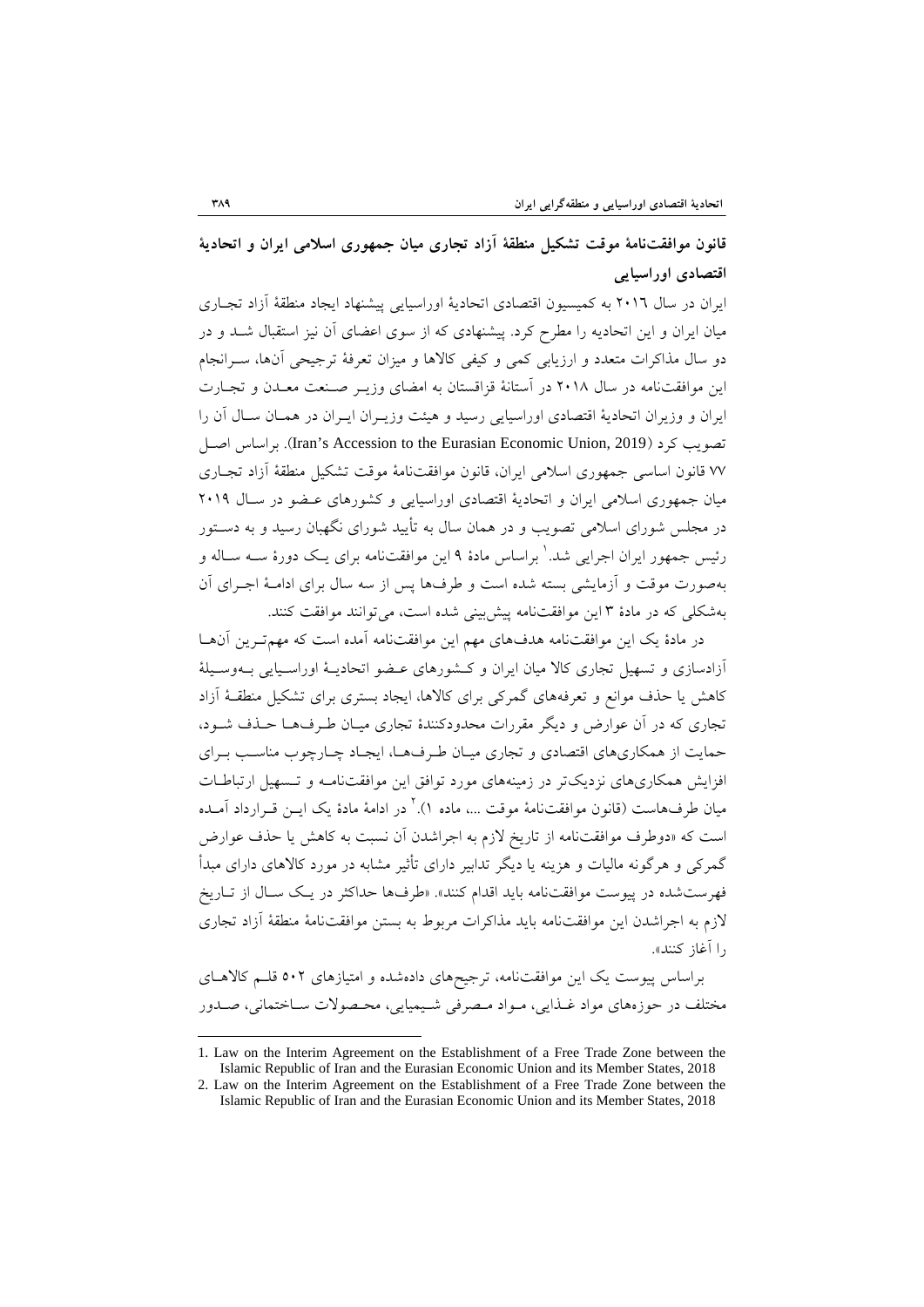خدمات فني و مهندسي، محصولات صنعتي و محصولات كشاورزي از سوي اتحادية اقتصادي اوراسيايي و 360 نوع كالا در موارد مشابه را از سوي ايران شامل ميشود كه در مجمـوع همـة كالاهاي مشمول در موافقتنامه به 862 مورد ميرسد كه ضريب كاهش تعرفة ترجيحي بر آنان در نظر گرفته شده است (قانون موافقتنامـه موقـت ...، پيوسـت ۱).' بنـابر فهرسـت اعطـايي اوراسيا قرار است تعرفة 175 رديف كالا از جمله انواع فرش دستباف و ماشـيني، پـسته، انـواع ميگو، ميوههايي مانند پرتقال و ليمو، سبزيجات، خرما، بيسكويت و شيريني، برخي محصولات از پليمرهاي پروپلين، ورقهاي پلاستيكي، محصولات بهداشـتي صـفر شـود. رفـع مـانعهـاي غيرتعرفهاي، توسعة همكاريها در زمينة گمركي، استاندارها، تـسهيل تجـارت و فـراهمآوردن زمينة همكاري بخشهاي خصوصي از ديگر بخشهاي مهم اين موافقتنامه است.

بهطور كلي، اين موافقتنامه كه مفصلترين و جامعترين موافقتنامة تجاري ايران است، نه فصل دارد: قواعد عمومي، تجـارت كـالا، راهكارهـاي تجـاري، موانـع فنـي فـراراه تجـارت، اقدامهاي بهداشتي و بهداشت گياهي، قواعد مبدأ، تسهيل تجـاري، حـل وفـصل اخـتلافـهـا و مقررات پاياني. بر اين اساس، اتحادية اقتصادي اوراسيايي و جمهوري اسلامي ايران گام مهمي براي روابط تجاري برداشتهاند و نخستين گام براي همگرايي و اقتصادي بيـشتر ميـان ايـران و كشورهاي اتحادية اقتصادي اوراسيايي خواهد بود. ترديدي نيست كه اين موافقتنامه در دوره جمهوري اسلامي ايران، مهمترين و جديترين اقدام در مورد همكاريهاي منطقـهاي تجـاري است كه ميتواند آثار و اهميت زيادي داشته باشد.

### **تجزيه و تحليل**

**الف) روسيه و سياست اوراسياگرايي** 

قلمرو جغرافيايي اتحادية اقتصادي اوراسيايي متشكل از پنج كشور روسـيه، قزاقـستان، روسـية سفيد، قرقيزستان و ارمنستان، منطقهاي بـسيار مهـم و راهبـردي در هـستة مركـزي ابرخـشكي اوراسيا است. تقريباً در همة نظريههـاي ژئوپليتيـك كلاسـيك از اهميـت ژئواسـتراتژيكي ايـن منطقه و در نظريههاي جديد علاوه بر امتيازهاي پيشين بر اهميت ژئواكونوميكي آن تأكيد شده است. اين منطقة ژئوپليتيكي، دستكم در 300 سال اخير كـه نـامهـايي چـون روسـية تـزاري، امپراتوري روسيه، اتحاد شوروي و فدراسيون روسيه بـه خـود ديـده اسـت؛ همـواره يكـي از قطبهاي اصلي قدرت جهاني بوده است و معمولاً در برابر قدرتهـاي جهـاني غربـي ماننـد امپراتوري بريتانيا، آلمان و ايالات متحد آمريكا رقابت و صفآرايي كرده است.

<sup>1.</sup> Law on the Interim Agreement on the Establishment of a Free Trade Zone between the Islamic Republic of Iran and the Eurasian Economic Union and its Member States, 2018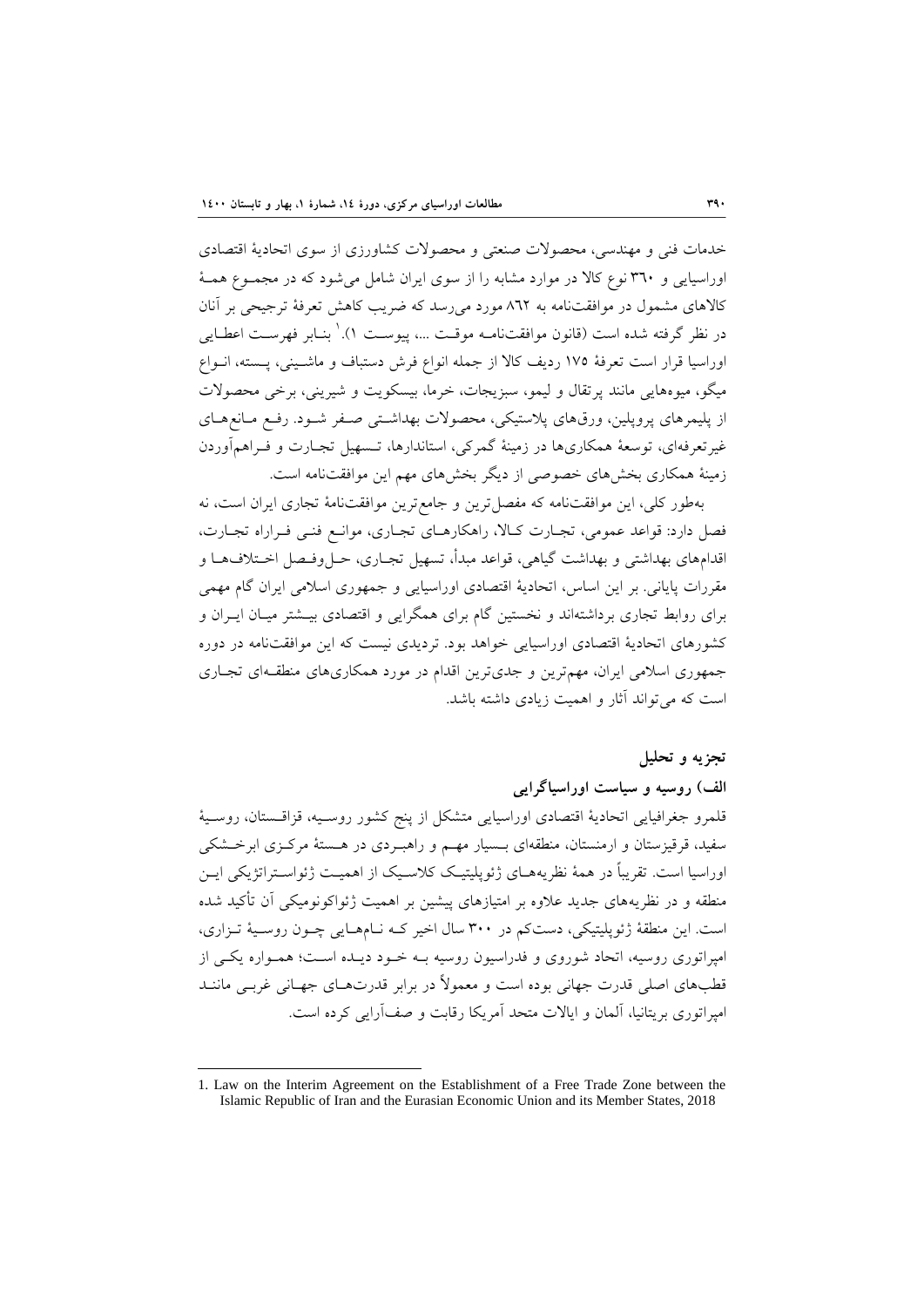تحولهاي عميق دورة جنگ سرد و فروپاشي اتحـاد شـوروي در آغـاز دهـة 1990 سـبب دگرگوني نظام ژئوپليتيكي منطقة اوراسيا شد و شكوه و قدرت گذشتة هستة مركزي قدرت در اين منطقه تضعيف شد. پس از يك دهه، دورة گذار و رويكردهاي غربگرايانـة دورة بـوريس يلتسين (1999-1991)، نخستين رئيسجمهور روسيه كه منطقه و روسيه را در دورة آشـوب و ضعف در برابر قدرتهاي جهاني قرار داد، با شروع هـزارة جديـد و رويكارآمـدن ولاديميـر پوتين بهعنوان نخستوزير و رئيسجمهـور (1999 تـاكنون) تغييرهـاي بنيـاديني در سياسـت خارجي و راهبردي كرملين آغاز شد. پوتين با بهكـارگرفتن راهبـرد اوراسـياگرايي و در قالـب فرايندهاي منطقهگرايي و همگرايي منطقهاي و با هدف چندقطبيسازي جهان و تـوازن قـدرت در برابر قدرتهاي جهاني در دورة پساشوروي برآمد كه همزمان مـيتوانـست سـبب تقويـت قدرت اقتصادي و سياسي روسيه شـود. امـضاي پيمـان مجمـع اقتـصادي اوراسـيايي (2000)، امضاي اتحاد گمركي اوراسيايي (2007 و 2010)، پيمان فضاي واحد اقتـصادي (بـازار واحـد) (2011 و 2012)، امضاي پيمان اتحاديـة اقتـصادي اوراسـيايي (2014) و سـرانجام تأسـيس و اجراي اتحادية اقتصادي اوراسيايي (2015) بخـشي از اقـدامهـاي مهـم راهبـرد اوراسـياگرايي روسيه براي بازسازي قدرت با نگرش منطقهگرايي در دورة جديد بود.

از نظر رهبران كرملين، اوراسياگرايي بهعنوان فلسفة رفـع شـكاف ميـان مفهـوم انحـصاري روسي از روسيه و واقعيت چندنژادي روسيه را ميسر ميسازد. اوراسياگرايي بقا و هـمزيـستي مفهوم منحصربهفرد اسلاوي و ارتدوكس روسي را با مردم آسيايي و غيرروس، چچن و قفقـاز شمالي ممكن ميكند. در واقع، اوراسـياگرايي احيـاي ايـده، روسـية چنـدقومي، چنـدنژادي و چندمـذهبي روسـيه را امكـانپـذير مـيكـرد (107 2013: ,Gaddy and Hill(. در راهبـرد منطقهگرايي اوراسيايي روسيه، تلاش براي حفظ و جذب هر چه بيشتر جمهوريهـاي «خـارج نزديک ْ» (جمهوريهاي جداشده از اتحاد شوروي) از هدفهاي زيربنايي است. دو هدف مهم مسكو در اين مسير، يكي تقويت روابط سياسي و اقتصادي و امنيتي كشورهاي «خارج نزديك» با روسيه و ديگري دور نگهداشتن نفوذ قدرتهاي جهاني در بخش خارج نزديـك و پيرامـون روسيه بوده است. روشن است هدفهاي اوراسياگرايي روسيه با روندهاي گـسترش نهادهـاي غربي به شرق در تقابل است. حتي راهبرد اوراسياگرايي روسيه را ميتوان راهكـاري در برابـر راهبرد آتلانتيكي قدرتهاي غربي ناميد. در هر حال، در فرهنگ سياسـي و راهبـردي روسـيه، احياي دوبارة قدرت روسيه و تبديلشدن به قدرتي جهاني و بـزرگ از خواسـتههـاي اساسـي است و سران كرملين آن را در گفتمان گسترش قدرت در چارچوب اوراسياگرايي امكـانپـذير مي دانند.

1. Near Abroad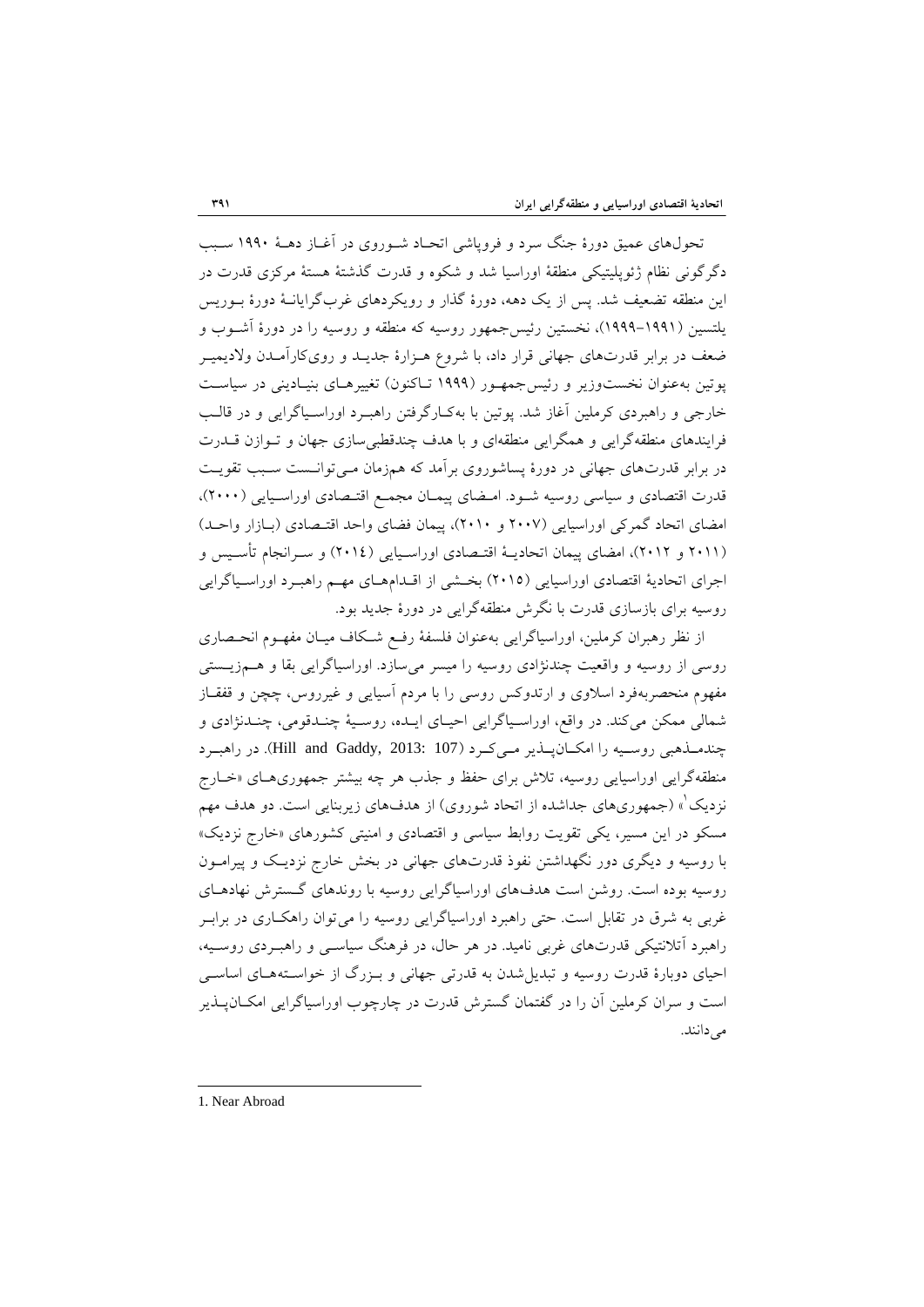اما در دهههاي اخير روسيه و سران كرملين براي تحقق هدفهـاي راهبـردي خـود بـا بـا چالشها و موانع راهبردي بزرگي روبهرو بودهاند. امواج جهانيشدن و جهانيشدن دموكراسـي و گـرايشهـاي قـوي ليبراليـستي و سـرمايهداري در جمهـوريهـاي جداشـده از شـوروي و پشتكردن به روسيه، قدرت منطقهاي و سياستهاي منطقهگرايي روسيه را با چـالش روبـهرو كرده است. نفوذ قدرتهاي غربي و گرايشهاي قوي جمهوريهاي بخش غربي خارج نزديك براي كاهش وابستگي به روسيه و نزديكشدن و عضويت در نهادها و ساختارهاي زير رهبري قدرتهاي غربي مانند سازمان ناتو و اتحادية اروپا، واگرايي و نيروهاي گريز از مركز (روسيه) را بهشدت فعال كرد و اقتدار و دايرة حوزة نفوذ روسيه را كـاهش داد. جمهـوريهـاي حـوزة بالتيك (لتوني، ليتواني و استوني) خيلي زود بهسوي غرب كشيده شدند. در سال 2004 هر سه كشور به عضويت اتحادية اروپا و در سال 2007 جزو منطقة يورو قرار گرفتنـد. انقـلابهـاي رنگين نيز موقعيت روسيه را تضعيف كرد. انقـلابهـاي رنگـين گرجـستان (2003)، اوكـراين (2004) و حتي قرقيزستان (2005) و نمونة اخير آن در قالب جنـبش اعتراضـي و دموكراسـي خواهي روسية سفيد (2020) از نمونههاي آشكار واگرايـي جمهـوريهـاي اتحـاد شـوروي از روسيه و توجه به غرب و روابط غربي است. تلاشهاي كييـف، تفلـيس و حتـي بـاكو بـراي عضويت در ناتو و اتحادية اروپا تهديدي جدي براي روسيه است. كشورهايي مانند تركمنستان و تاجيكستان نيز با احتياط و روحية محافظهكارانه، خود را در برنامههاي هدفهـاي راهبـردي روسيه قرار ندادهاند.

بنابر اين تجربه و تلاشهاي روسيه براي همگرايي و منطقهگرايي در دورة پـساشوروي بـا جمهوريهـاي اتحـاد شـوروي بـرخلاف هـدفهـا و آرمـانهـاي پـيشگفتـه در بـسياري از موافقتنامهها، توفيق زيادي بهدست نياورده است. اما با توجه به فعاليت شديد نيروهاي واگـرا و نفوذ غرب، نميتوان انكار كرد كه شكلگيري اتحادية اقتصادي اوراسـيايي موفقيـت مهمـي براي روسيه به شمار ميآيد كه ميتواند سرآغاز فصل جديدي در فرايندهاي منطقـهگرايـي در اوراسيا باشد. آنچه در اين موفقيت برخلاف نام اقتـصادي اتحاديـه نمايـان اسـت هـدفهـاي ژئوپليتيكي براي روسيه است. از نظر اقتصادي، بيش از 85 درصد توليد ناخالص داخلـي ايـن اتحاديه متعلق به روسيه (1700 ميليارد دلار) است و با توجه به كوچكي اقتصاد چهـار كـشور ديگر اتحاديه، در عمل روسيه روابط اقتصادي مهمي با آنان نخواهد داشت. هر چند بايد توجه داشت حجم كل اقتصاد اتحادية اقتصادي اوراسيايي (1965 ميليارد دلار)، كمتر از اقتصاد ايتاليا (2001 ميليارد دلار) و در حدود اقتصاد كشور كانـادا يـا برزيـل و انـدكي بـزرگتـر از توليـد ناخالص داخلي كرة جنوبي است (World Bank Indicators/Data, 2020).

ترديدي باقي نميماند كه مهمترين اولويت روسيه از تأسيس اتحادية اقتصادي اوراسـيايي، هدفهاي سياسي و ژئوپليتيكي است. بهگونهاي كه عضويت ارمنـستان در اتحاديـة اوراسـيايي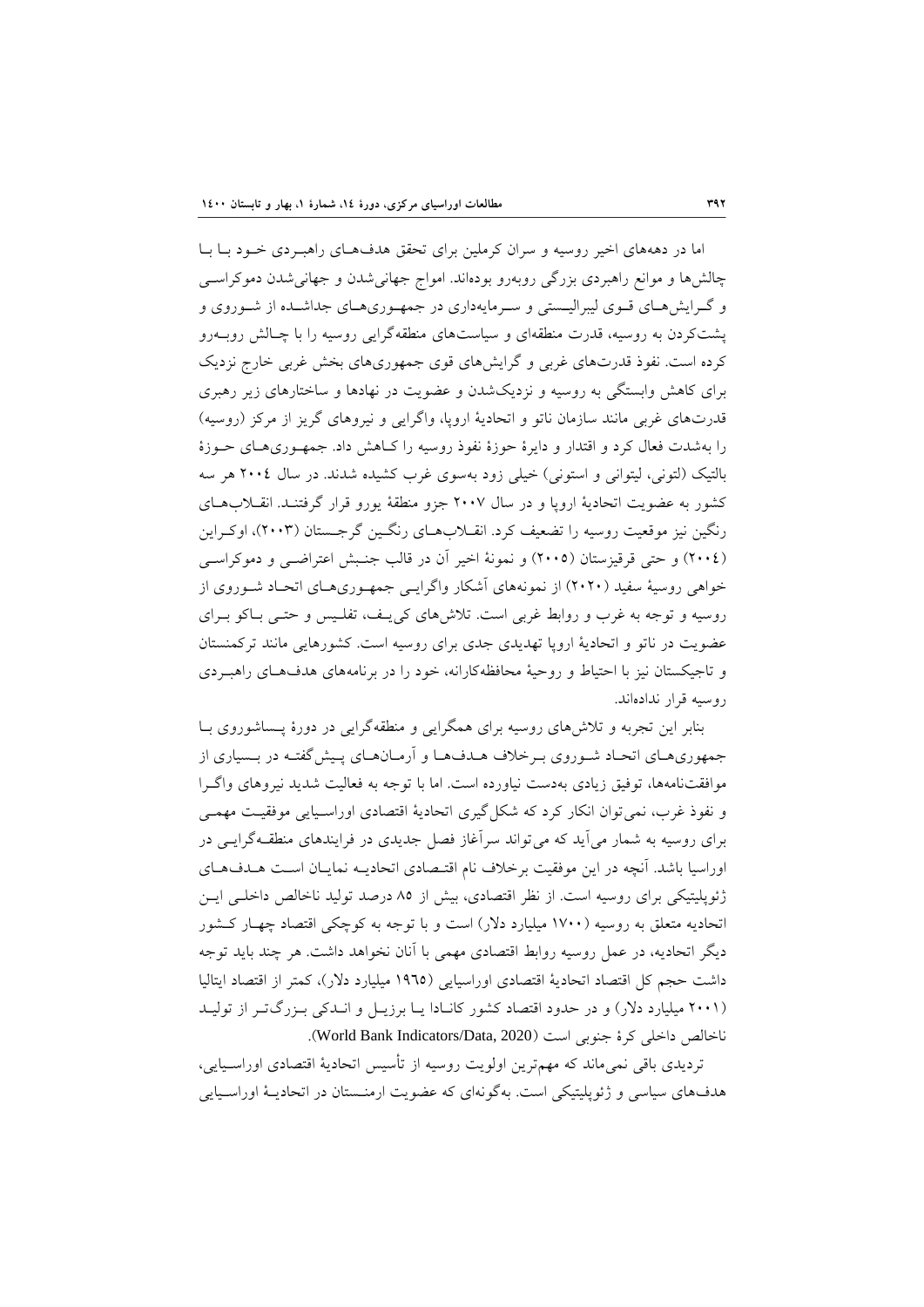نوعي پيروزي ژئوپليتيكي براي روسيه است. روسيه در قالب اتحادية روسيهمحـور اوراسـيايي، علاوه بر حفظ رابطة نزديـك بـا قزاقـستان و روسـية سـفيد توانـسته اسـت مـانع همكـاري و پيوستگي ارمنستان با اتحادية اروپا شود و مرزهاي اتحاديه را به كشور مهم و راهبـردي ايـران برساند كه مخالف غرب است. از ديدگاه اقتصادي، ارمنستان بهدليل كوچكي و اقتصاد ضـعيف (13 ميليارد دلار توليد ناخالص داخلي) تأثير چنداني بر روابط اقتصادي اوراسيايي ندارد. حتي ارمنستان مرز مشتركي با ديگر اعضاي اتحادية اقتصادي اوراسيايي ندارد. توليد ناخالص داخلي ارمنستان، پنج برابر كوچكتر از ضعيفترين اقتصاد يك از سه بنيانگذار اتحاديه يعني روسـية سفيد است. از نظر اقتصادي، حجم اقتصادي قرقيزستان از ارمنستان نيز كوچكتر است و توليد ناخالص داخلي اين كشور به ٨ ميليارد دلار مي رسد كـه نمـي توانـد در برنامـههـاي اقتـصادي منطقهاي جايي داشته باشد. اما عضويت قرقيزستان نيز براي اتحاديه اهميت ژئوپليتيكي زيـادي دارد. مسكو موفق شده است گسترش نفوذ چين در آسياي مركزي را با محـدوديت روبـهرو و پايگاه خود را در منطقة آسياي مركزي تحكيم كند.

از نظر اقتصادي، اعـضاي اتحاديـه مكمـلهـاي اقتـصادي خـوبي بـراي يكـديگر نيـستند. مهمترين شريكهاي اقتصادي كـشورهاي اتحاديـة اقتـصادي اوراسـيايي، اتحاديـة اروپـا (53 درصد صـادرات و 41 درصـد واردات) و چـين (13 درصـد صـادرات و 23 درصـد واردات) ميـان از .)The Eurasian Economic Union Facts and Figures, 2019: 22-23) هـستند ارزش كالاهـاي صـادراتي اتحاديـة اقتـصادي اوراسـيايي 59 درصـد از صـادرات مربـوط بـه حامــلهــاي انــرژي مــيشــود (39 2017: ,Integration Economic Eurasian(. براســاس گزارش بانك توسعة اوراسيايي، 92 درصد از سهم تجاري كـشورهاي اتحاديـه بـا كـشورهاي خارج از اتحاديه است و فقط 8 درصد مربوط به تجارت داخلي ميان كـشورهاي عـضو اسـت (27-28 2019: ,Integration Economic Eurasian(. در اين شـاخص در مقايـسه بـا اتحاديـة اروپا نـسبت تجـارت ميـان اعـضاي اتحاديـة اروپـا 64 درصـد اسـت (5 2018: ,Giucci(. از شـروع فعاليـت اتحاديـة اقتـصادي اوراسـيايي در سـالهـاي 2015 تـا 2018 سـهم تجـارت ميــان كــشورهاي عــضو در عمــل تغييــر نكــرده و همــان 8 درصــد بــاقي مانــده اســت (27-28 2019: ,Integration Economic Eurasian(. اگرچـه از نظـر حجـم و ارزش مقـداري افزايش يافته است، درصد و سهم آن بهنسبت كل تجارت خـارجي كـشورهاي عـضو تغييـري نيافته است. اين مقدار اندك نيز ميان روسيه با اعضاي ديگر است. ميان ارمنستان و قرقيزسـتان يا ميان قرقيزستان و روسية سفيد در عمل هيچ روابط اقتصادي وجود ندارد. بنـابراين زمينـه و توان بالايي براي فعاليتهاي تجاري و بازرگاني ميان اعضاي اتحاديه وجود ندارد.

نبايد غفلت كرد كه اين اتحاديه از نظر منابع و توليد انـرژي هيـدروكربني وضـعيت بـسيار مناسبي دارد كه البته همه در اختيـار روسـيه و قزاقـستان اسـت. بـيش از 14 درصـد از توليـد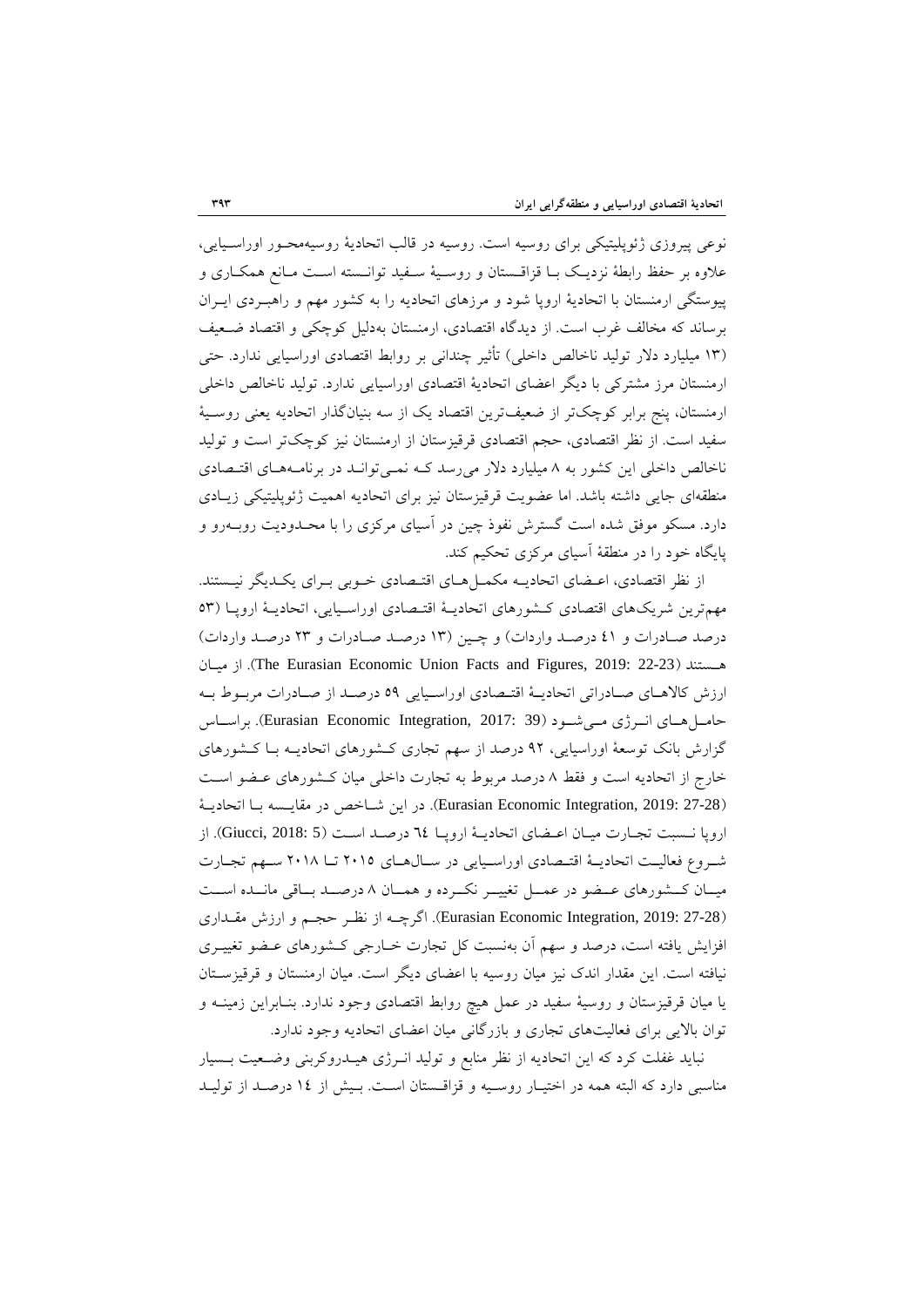نفت جهان (13،5 ميليون بـشكه نفـت در روز) (12،1 درصـد روسـيه و 2 درصـد قزاقـستان) و نزديــك 18 درصــد از توليــد گــاز طبيعــي جهــان (702 ميليــارد مترمكعــب) (17 درصــد روسيه و 0/6 درصد قزاقـستان) متعلـق بـه اتحاديـة اقتـصادي اوراسـيايي اسـت ( Statistical 84 ,Review of World Energy, 2020: اما براساس اساس نامة اتحاديه، حامل هاي انرژي مشمول تعرفههاي ترجيحي و حذف گمركي نميشوند و سياستگذاري در ايـن حـوزه را بـه سال 2025 موكول كردهاند.

## **ب) جمهوري اسلامي ايران و منطقهگرايي**

ايران نيز مانند روسيه تحول بنيادين سياسي و ژئوپليتيكي را در دورة معاصر تجربه كرده است. بهگونهاي كه در اواخر دهة 1970 از متحد راهبردي غرب و بهويژه ايـالات متحـد آمريكـا بـه كشور ضدآمريكايي و مبارز عليه سلطه و منافع غرب تبديل شد. بر همين اسـاس، ايـدئولوژي انقلابي و شيعهگراي جمهوري اسلامي ايران مقبول قدرتهـاي غربـي واقـع نـشد و خـوانش تندروي ايران از روابـط بـينالمللـي و سـاختار ژئوپليتيـك جهـاني زمينـة پرچالـشي را بـراي نقشآفريني ايران در عرصة بينالمللي فراهم كرد. حملة عراق به ايران و جنگ تحميلي 8 ساله عليه جمهوري اسلامي ايـران، شـكلگيـري شـوراي همكـاري خلـيج فـارس و مواضـع ضـد جمهوري اسلامي ايراني اين شورا، بهويژه از سوي عربستان سعودي و امـارات متحـد عربـي، تأسيس اتحادية سارك در مرزهاي شرقي ايران و شبهقارة هند و بـيتوجـه بـه كـشور ايـران و تحريمهاي قانون داماتو ايالات متحد عليه ايران، سبب شد تا دو دهة نخست حيات جمهـوري اسلامي ايران با چالشهاي ژئوپليتيكي و سياسي مهمي در سـطح جهـاني و منطقـهاي روبـهرو شود. با شروع مناقشة پروندة هستهاي ايران با غرب در سال ،2002 جمهـوري اسـلامي ايـران وارد مرحلة فرسايشي از مناقشة سياسي با غرب شد كه تا به امروز ادامه دارد. نتيجه ايـن شـد: تحريمهاي گستردة آمريكا و در دورههايي از زمان تأييد و گسترش تحـريم از سـوي شـوراي امنيت سازمان ملل و اتحادية اروپا عليه ايران و در سالهاي اخير با خروج آمريكا از برجـام و تشديد تحريمها از سوي دولت ترامپ بهنام «تحريمهاي فلجكننده» كـه سـبب شـد جمهـوري اسلامي ايران را در وضعيت دشوار اقتصادي و روابط بينالمللي قرار دهد.

ايران با فراغت از جنگ عراق و با شروع دولت سازندگي (1376-1368) بـراي گـسترش روابط بينالمللي و توسعة روابط دوجانبه و چندجانبه و بهويژه در سطح همـسايگان و منطقـه تلاشهاي زيادي كرد. جمهوري اسلامي ايران كه با گفتمان تنشزدايـي مـيكوشـيد پـرچمدار كشورهاي مسلمان در عرصة روابط بينالمللي باشد، براساس ايدئولوژي سياسي خود بـهدنبـال منطقهگرايي نه براساس منطق اقتصادي بلكه در پي هدفهاي سياسـي و امنيتـي خـود و بـراي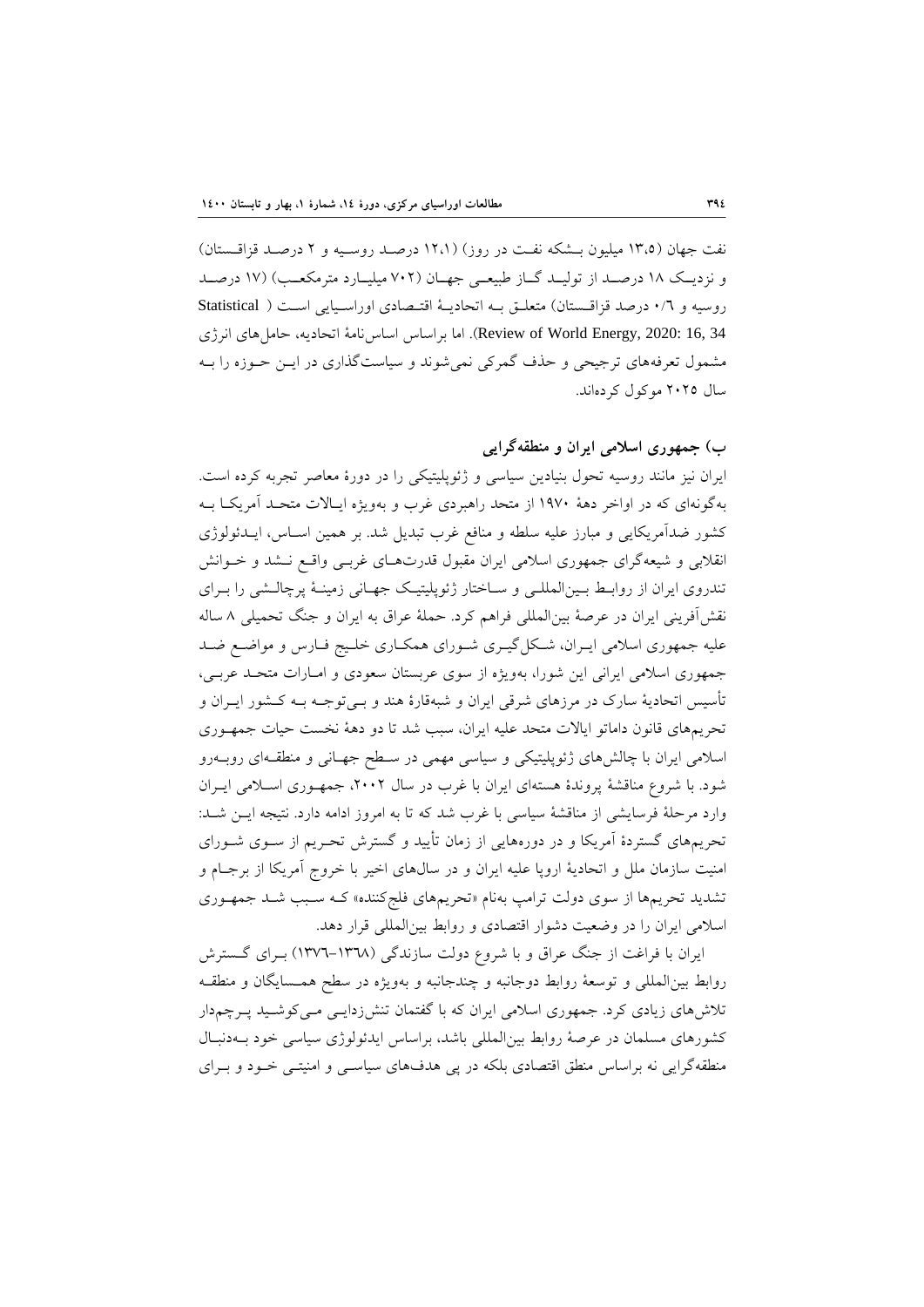مقابله با گسترش حوزة نفوذ و منافع غرب بود. در دهة 2000 تهران براي اسـتفاده از ظرفيـت سازمان همكاري اقتصادي (اكو) و سازمان كنفرانس اسلامي براي اثبـات حقانيـت و مقبوليـت خود در عرصة بينالمللي تلاشهاي زيادي كرد و حتي بهدنبال رهبري و احياي هويت اسلامي كشورهاي مسلمان بر آمد. فقط كمتر از دو ماه پس از فروپاشـي رسـمي اتحـاد شـوروي (25 سپتامبر 1991)، با ابتكار تهران نشست سران اكو (تركيه، ايران و پاكستان) برگزار و زمينه براي عضويت جمهوريهاي نواستقلال آسياي مركـزي و قفقـاز (جمهـوري آذربايجـان، قزاقـستان، تاجيكستان، تركمنستان، ازبكستان و قرقيزستان) به همراه كشور افغانستان در سازمان اكو فراهم شد تا بزرگترين سازمان منطقهاي اسلامي غيرعربي تشكيل شود. كشورهاي نواسـتقلال كـه از سلطة كرملين آزاد شده بودند، احياي هويت و نجات خود را در پيوند با كشورها و اقتصادهاي همساية خارج از هستة اوراسيا، روسيه جستوجو مـيكردنـد. در ايـن ميـان، ايـران بيـشترين پيوندهاي تاريخي و فرهنگي را با اين كشورها داشت. اما ايران به دليلهاي مختلف سياسـي و ايدئولوژيكي و نگرش امنيتي به منطقهگرايي نتوانست از فرصت طلايي پيش آمدة سقوط اتحاد شوروي و خلأ نظام ژئوپليتيكي در آسياي مركزي و قفقـاز اسـتفاده كنـد. در همـين دهـه نيـز برگزاري هشتمن نشست سران كشورهاي اسلامي در تهران، ايران را در كانون توجه خبـري و سياسي جهان قرار داد. بر اين اساس در اين دورة زماني، ايران تكاپوي خوبي را براي خروج از انزواي ژئوپليتيكي و اثبات خود بهوسيلة سياسـتهـاي منطقـهاي انجـام داد، امـا هـدفهـاي ايدئولوژيكي و ژئوپليتيكي تهران و ريشههاي تـاريخي بـياعتمـادي و رقابـتهـاي منطقـهاي نتوانست همگرايي پايدار و منافع اقتصادي پايدار منطقهاي براي ايران به ارمغان بياورد.

سقوط رژيم بعث در عراق در سال 2003 يكي از نقاط عطف تاريخي در سياست خارجي ايران است. زمينههاي مذهبي و تاريخي ايران با عراق سبب نزديكي و تقويت روابـط ميـان دو كشور شد. پيوند ايران از راه سرزمين عراق به سوريه، لبنان و فلسطين و ايدئولوژي شيعهگرايي و ضداسرائيلي آنان سبب شكل گيري ائتلاف غيررسمي به رهبـري ايـران بـا عنـوان «جبهــه يـا محور مقاومت» شد كه شايد در حيات بـيش از 4 دهـة جمهـوري اسـلامي ايـران مهـمتـرين دستاورد سياست خارجي ايـران باشـد. بـديهي اسـت كـه منطقـهگرايـي غيررسـمي ايـران در چارچوب كشورهاي محور مقاومت با هدفهاي سياسي و امنيتي بوده است و منافع اقتـصادي و ژئواكونوميكي آن براي ايران چندان روشن نيست. نميتوان انكار كرد كه تحريمهاي گستردة آمريكا عليه ايران و همراهي و همكـاري برخـي هـمپيمانـان قـدرتهـاي غربـي در منطقـه و ايدئولوژي ضدغربي و سياست خارجي تندروي ايران، روابط بينالمللي ايـران را در وضـعيت دشوار و تنگناي ژئوپليتيكي تحميلي قرار داده است.

ايدئولوژي سياسي ضدغربي ايران و روسيه و تنگناهاي تحميلي ژئوپليتيكي ايالات متحد و همپيمانانش عليه ايران و فدراسيون روسيه، وجه مشترك وضعيت دو كشور اسـت. دو كـشور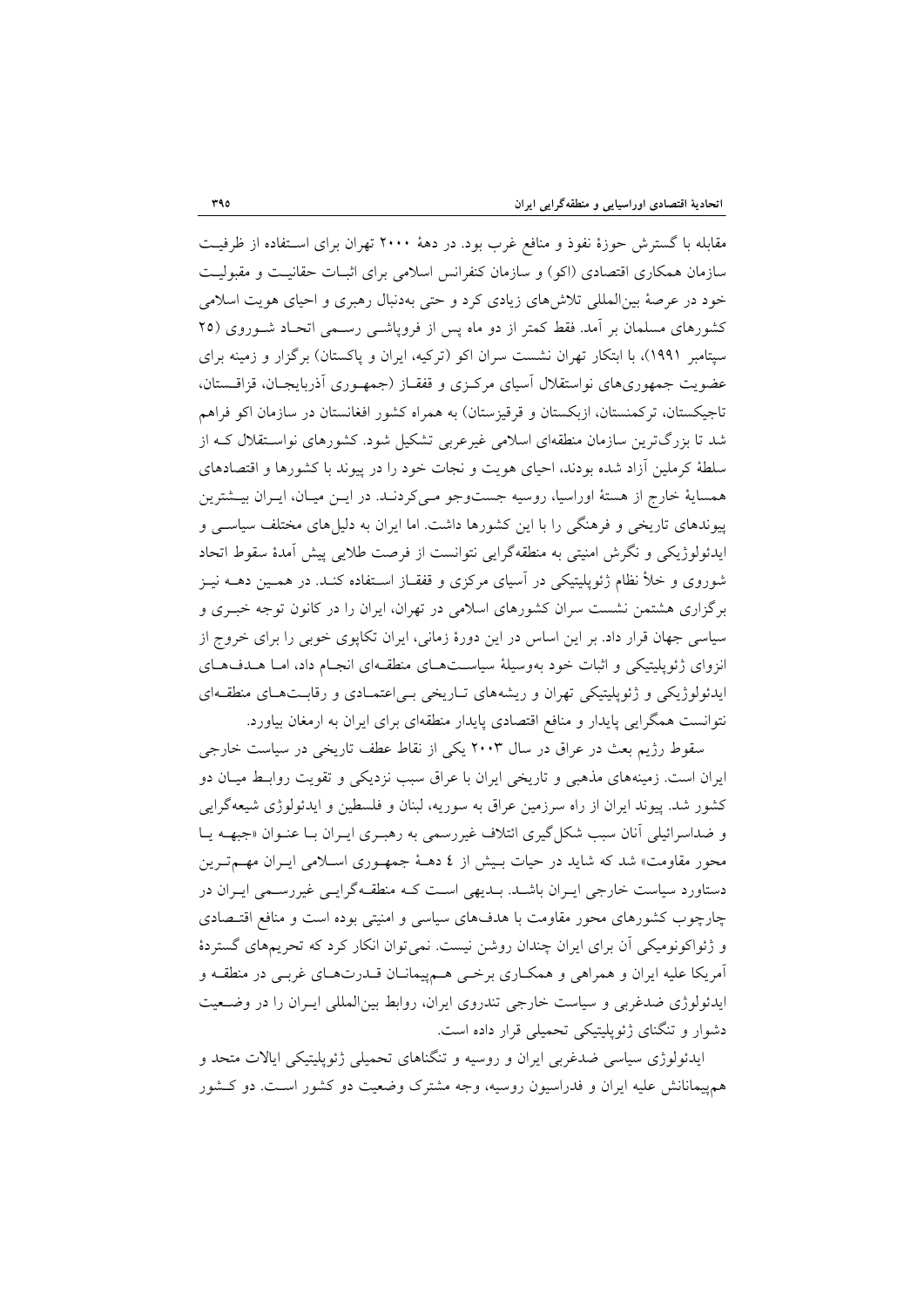روسيه و ايران در سالهاي اخير از تحريمهاي غرب بسيار آسيب ديدهاند و قدرتهاي غربـي همواره مانع مهمي براي گسترش فـضايي حـوزة نفـوذ و توسـعة قـدرت ايـران و روسـيه در همسايگان و محيطهاي پيراموني بودهاند. در چنين شرايط ژئوپليتيكي، دو كشور ايران و روسيه بههم نزديك شدهاند. ايران كه در منطقة خليج فارس، منطقة غرب و جنوب غرب آسيا، منطقـة شبهقارة هند و اقيانوس هند، منطقة خزر و حتي منطقة كشورهاي فارسيزبـان نتوانـسته اسـت وارد فرايندهاي منطقهگرايي و همگرايـي شـود، بـر حـسب ضـرورت تـاريخي و ژئـوپليتيكي بهسوي اتحادية اوراسيايي كشيده شده است كه بهطور منطقي بايد اولويت چندم منطقـهگرايـي ايران باشد.

اگرچه در بسياري موارد منطقهگرايي و همگرايي كشورها در عصر جديد براسـاس نيـاز و همكاريهاي اقتصادي و همتكميلي اقتصادي بهوجود ميآيد، نگرش ايـران ماننـد روسـيه بـه منطقهگرايي و روابط منطقهاي ماهيت سياسي و امنيتي دارد. بهنظر ميرسد تهديدهاي امنيتـي و سياسي كه همواره ايران با آن روبهرو بوده است، سبب شده نگرش منطقهگرايي ايـران پيـشينة گرايشهاي امنيتي و سياسي دارد و هدفهاي اقتصادي و تجـاري آن در اولويـتهـاي بعـدي قرار گيرد. از اين ديـدگاه، روسـيه نيـز وضـعيتي مـشابه ايـران دارد و هـدفهـاي سياسـي و ژئوپليتيكي سران كرملين بيش از هدفهاي اقتصادي اولويت دارد.

نميتوان ناديده گرفت در دورة ركود اقتصادي عصر كرونا و تحريمهـاي گـستردة ايـالات متحد عليه ايران، رهبران تهران به روابط اقتصادي و بينالمللي بيتوجه باشند. در دوره بيش از چهار دهة جمهوري اسلامي ايران، براي نخستين بار است كه صـادرات نفـت ايـران بـه صـفر نزديك شده است و درآمدهاي ارزي كشور كـاهش زيـادي يافتـه اسـت. در چنـين شـرايطي، امضاي پيمان روابط اقتصادي و كاهش تعرفههاي گمركي با اتحادية اقتصادي اوراسيايي بـراي تهران يك پيروزي به حساب ميآيد. براساس اين موافقتنامه، جمهوري اسـلامي ايـران بـراي صادرات كالاهاي غيرنفتي خود به پنج كشور اتحادية اقتصادي اوراسيايي با تعرفههاي ترجيحي كاهشي دسترسي مستقيم دارد. در مقابل، اتحادية اقتصادي نيز از ظرفيـت بـازار ايـران اسـتفاده خواهد كرد. اما اين ظرفيت محدود است و از نظر اقتصادي سبد بزرگـي در روابـط منطقـهاي ايجاد نميكند و بيـشتر در محـصولات كـشاورزي، مـصالح سـاختماني و برخـي محـصولات شيميايي خواهد بود.

ايران و روسيه و ديگر كشورهاي اتحادية اقتصادي اوراسيايي نيازمند فناوريهاي جديـد و پيشترفته، دستگاههاي فناورانة مولد و تبديلي، قطعههاي صنعتي پيشرفته و خدمات مهندسـي و فني مدرن هستند كه اين كشورها در اين زمينه ضعيف هستند و نميتوانند بـه يكـديگر كمـك كنند. از اين ديدگاه، كشورهاي اتحاديه و ايران شريكهـاي اقتـصادي مناسـبي بـراي يكـديگر نيستند. از نظر اقتصادي، اگرچه كشورهاي اتحادية اوراسيايي در سطح بالايي در انـدازه كـلان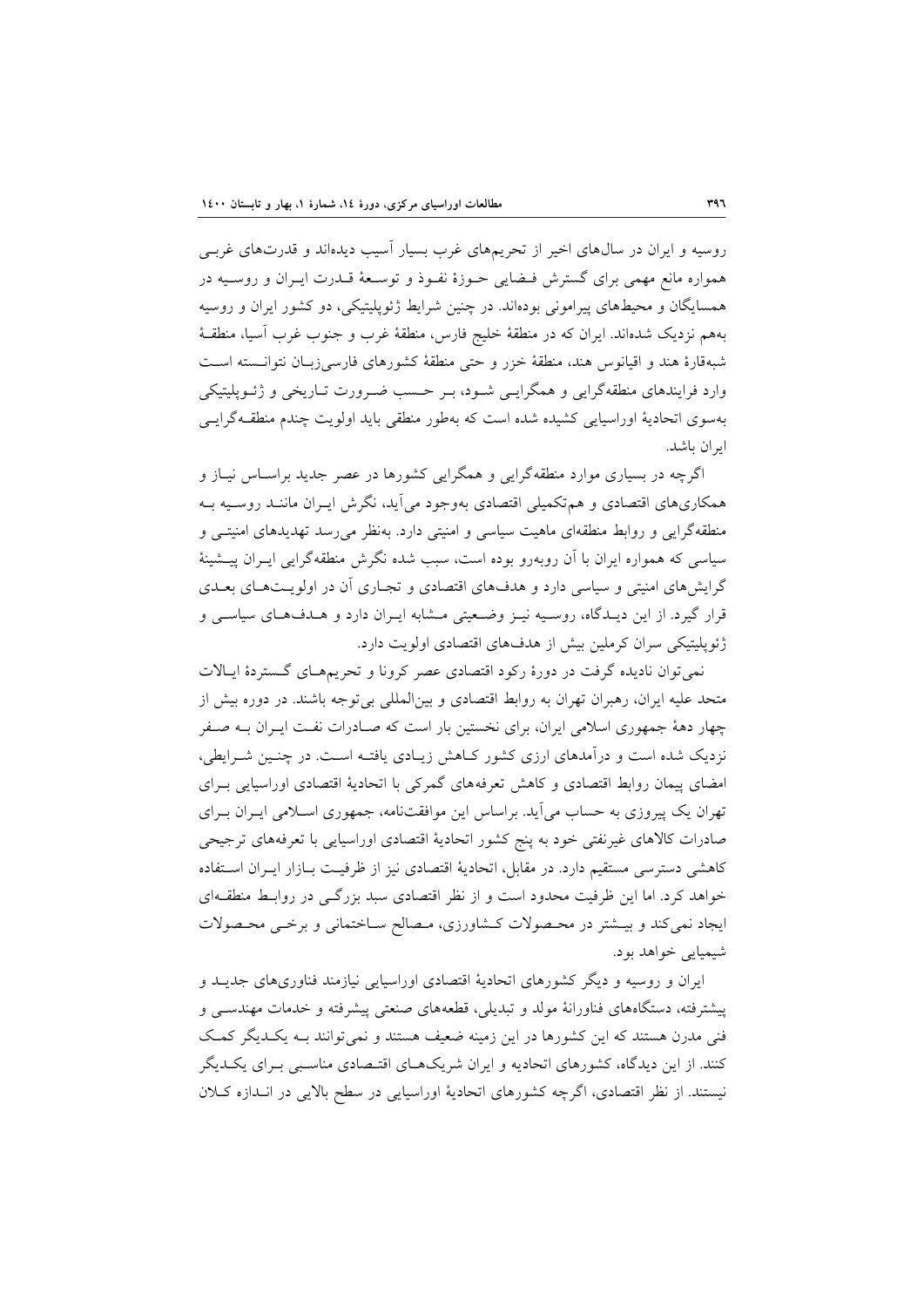اقتصادي قرار ندارند و حتي سهم تجاري ميان كشورهاي عـضو در سـطح نامناسـب 8 درصـد است، براي ايران بهعنوان يك تجربه و شروع همگرايي اقتصادي، ميتوان مثبت ارزيابي كرد.

### **نتيجه**

منطقة گستردة اوراسيا پس از فروپاشي نظام دوقطبي و فروپاشي اتحـاد شـوروي، دچـار خـلأ قدرت و گسيختگي نظام ژئوپليتيكي منطقه شد. روسيه بهعنـوان هـستة مركـزي بـاقيمانـده از شوروي، تلاش زيادي براي بازسازي قدرت و افزايش وزن ژئوپليتيكي و گسترش حوزة نفـوذ در جمهـوريهـاي پيرامـوني در دورة پـساشوروي بـا سـازوكار اوراسـياگرايي، همگرايـي و منطقهگرايي انجام داد. نفوذ در خارج نزديك و جلوگيري از ورود قدرتهاي رقيب در خـارج نزديك و ظاهرشدن بهعنوان يكي از قطبهاي مهم قدرت جهاني (ساختار چنـدقطبي قـدرت) از هدفهاي اصلي روسيه بوده است. اما سران كرملين براي رسيدن به اين هدفهاي راهبردي با چالشهاي متعددي روبهرو بوده و هستند. روسيه پس از آنكه نتوانـست همگرايـي مناسـبي ميان كشورهاي جداشده از اتحاد شوروي در اتحادية كشورهاي مستقل همسود بهوجـود آورد، در دهة نخست هزارة با برخي از جمهوريهاي خارج نزديـك در چنـدين گـام بـا محوريـت برنامههاي اقتصادي و تجاري پيمان مجمع اقتصادي اوراسـيايي، اتحـاد گمركـي اوراسـيايي و پيمان فضاي واحد اقتصادي جديد امضا كرد، اما هيچ يك به مرحلة عملياتي و تحقق هدفهـا نرسيد. اما جديترين اقدام منطقهگرايي روسيه تشكيل اتحادية اقتصادي اوراسـيايي بـا حـضور كشورهاي روسية سفيد، قزاقستان، ارمنستان و قرقيزستان در نيمة دهة دوم قرن بيستويكم بود كه از ابتداي سال 2015 اجرايي شد. بسياري از جمهوريهاي جداشـده از اتحـاد شـوروي در اين پيمان شركت ندارند، اما پهناوري روسيه و قزاقستان و موقعيت مناسـب آنـان سـبب شـده است تا اين اتحاديه از جايگاه راهبردي برخوردار باشد. بهطور كلي، روسيه اتحاديـة اقتـصادي اوراسيايي را طرحي ژئوپليتيكي بـراي مقابلـه بـا جهـان تـكقطبـي و شـكلدادن بـه سـاختار ژئوپليتيكي چندقطبي ميبيند.

ايران بهعنوان يكي از كشورهاي غني و مهم در همجواري اتحادية اقتصادي اوراسيايي كـه مرز خشكي و دريـايي بـا كـشورهاي اتحاديـة اقتـصادي اوراسـيايي دارد در پـي همكـاري و همگرايي با اين اتحاديه بر آمده است. ايران كه اهميت منطقهگرايي را درك كرده است، امـا در حيات خود تقريباً از همة فرايندهاي منطقهگرايـي شـرق و غـرب كنـار گذاشـته شـده اسـت، اتحادية اقتصادي اوراسيايي را فرصتي مغتنم براي توسعة روابـط بـينالمللـي خـود و تقويـت اقتصادش ميبيند. بر اين اساس، موافقتنامة موقت تشكيل منطقة آزاد تجاري ميـان جمهـوري اسلامي ايران و اين اتحادية ميتواند شروع و تجربـة اوليـه از گـامهـاي نخـست ايـران بـراي همگرايي و منطقهگرايي باشد. برخلاف نام اقتصادي موافقتنامه، ايران انگيزههاي ژئـوپليتيكي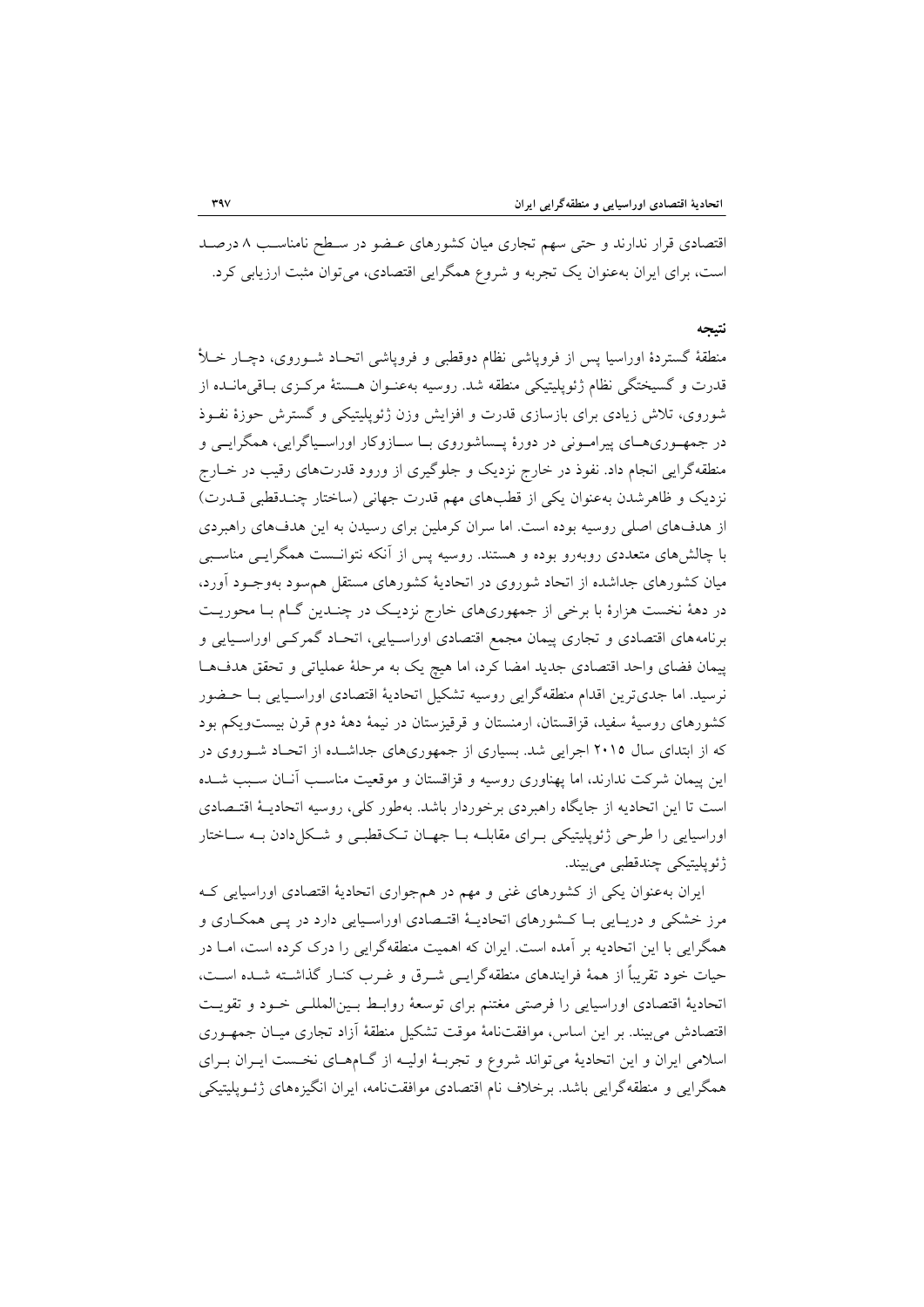و سياسي براي همگرايي بـا اتحاديـة اقتـصادي اوراسـيايي دارد. اگرچـه حجـم تجـاري ميـان كشورهاي اتحاديه در سطح بالايي نيـست و بـهطـور كلـي كـشورهاي ايـن اتحاديـه و ايـران مكملهاي خوبي براي فعاليتهاي تجاري و بازرگاني براي يكديگر نيستند، با توجه به شرايط ايران در دورة تحريم و ركود، ميتواند آسيبپذيري اقتصادي ايران را تا حدودي كاهش دهد.

### **References**

- "About the Eurasian Economic Union" (2020), **EAEU**, Available at: https://docs.eaeunion.org, (Accessed on: 20/8/2020).
- Alavian, M. and L. Hassannia (2019), "Iran's Position in Russian Foreign Policy by Emphasizing Neo-Eurasianism", **Central Eurasia Studies**, Vol. 12, No. 2, pp. 419-434 [in Persian].
- Borzel, T. A. and T. Risse (2016), **The Oxford Handbook of Comparative Regionalism**, Oxford University Press.
- Dehghani Firouzabadi, J. (2010), "Changes in the Theories of Regionalism", **Central Eurasia Studies**, Vol. 2, No. 5, pp. 99-116 [in Persian].
- **Eurasian Economic Integration** (2017), Report 43, Moscow: Center for Integration Studies Analytical Directorate.
- **Eurasian Economic Integration** (2019), Report 52, Moscow: Center for Integration Studies Analytical Directorate.
- Farsai, Sh., H. Ghasemi and B. Nawazani (2019), "Economic Opportunities of the Islamic Republic of Iran in Convergence with the Eurasian Economic Union", **Central Asia and the Caucasus Studies**, Vol. 25, No. 108, pp. 141-168 [in Persian].
- Filipowicz, K. and A. Konopelko (2016), **Regional Integration Processes in the Commonwealth of Independent States: Economic and Political Factors**, Springer.
- Giucci, R. (2018), **The Eurasian Economic Union Analysis from a Trade Policy Perspective, Moscow: Event Organized by the German Embassy.**
- Hafeznia, M. R. (2006), **Principles and Concepts of Geopolitics**, Mashhad: Papoli [in Persian].
- Hill, F. and C. G. Gaddy (2013), **Mr. Putin: Operative in the Kremlin**, Washington D.C.: Brookings Institution Press.
- "Iran's Accession to the Eurasian Economic Union" (2019), **Irna**, Available at: https://www.irna.ir/news/83497748/, (Accessed on: 12/8/2020).
- Kazemi, A. (1994), **International Relations in Theory and Practice**, Tehran: Qomes [in Persian].
- Keating, M. and J. Loughlin (2013), **The Political Economy of Regionalism**, Routledge.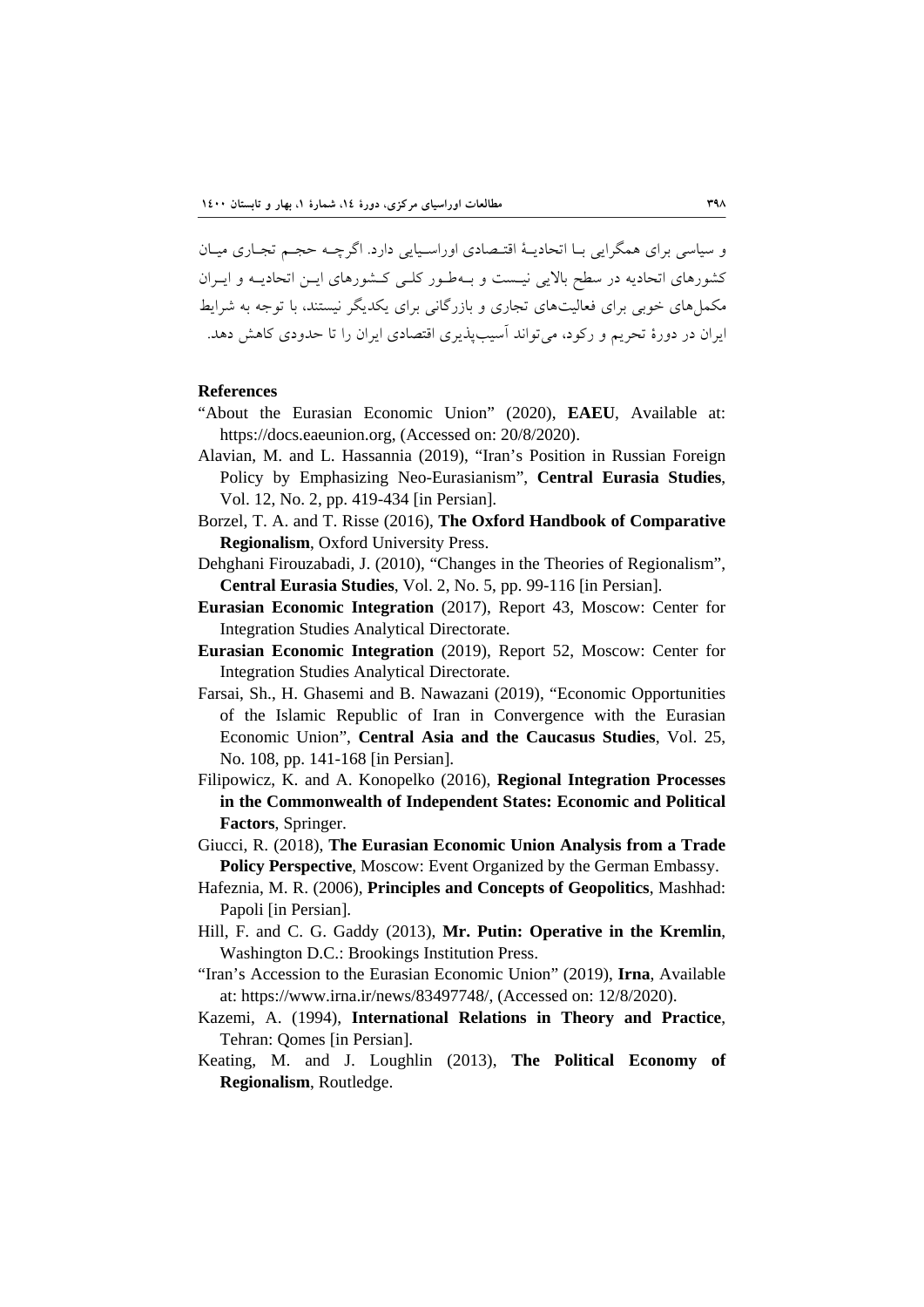- Knobel, A. (2019), "The Eurasian Economic Union: Development Prospects and Possible Obstacles", **Russian Social Science Review**, Vol. 60, No. 2, pp. 137–161.
- Kühnhardt, L. (2010), **Region Building: the Global Proliferation of Regional Integration**, Berghahn Books.
- Lagutina, M. (2019), **Regional Integration and Future Cooperation Initiatives in the Eurasian Economic Union**, IGI Global.
- "Law on the Interim Agreement on the Establishment of a Free Trade Zone between the Islamic Republic of Iran and the Eurasian Economic Union and its Member States" (2018), **Islamic Consultative Assembly (The Parliament of Iran)**, Published in the Official Gazette, No. 21649 [in Persian].
- Lukin, A. and V. Yakunin (2018), "Eurasian Integration and the Development of Asiatic Russia", **Journal of Eurasian Studies**, Vol. 9, No. 2, pp. 100-113.
- Mirfakhraei, S. H. (2015), "Eurasian Economic Union and its Geoeconomics Requirements for Iran", **International Relations Studies**, Vol. 8, No. 32, pp. 143-175 [in Persian].
- Mittelman, T. (1996), "Rethinking the "New Regionalism" in the Context of Globalization", **Global Governance**, Vol. 2, No. 2, pp. 189-213.
- Mojtahedzadeh, P. (2002), **Political Geography and Geopolitics**, Tehran: SAMT [in Persian].
- Naqibzadeh, A. (2003), **European Union from the Beginning to Today**, Tehran: Qomes [in Persian].
- Noori, A. (2019), "Iran, Russia and Eurasian Convergence: the Interests of Active Regionalism", **Central Eurasia Studies**, Vol. 12, No. 1, pp. 235- 252 [in Persian].
- Roberts, S. (2017), "The Eurasian Economic Union: the Geopolitics of Authoritarian Cooperation", **Eurasian Geography and Economics**, Vol. 58, No. 4, pp. 1-24.
- Rotaru, V. (2018), "The Eurasian Economic Union a Sustainable Alternative for the Former Soviet Space?", **Journal of Contemporary Studies**, Vol. 26, No. 4, pp. 425-442.
- Saei, A. (2006), "Globalization, Neo-regionalism: Interaction or Confrontation", **Law and Political Science**, Vol. 71, No. 1, pp. 79-83 [in Persian].